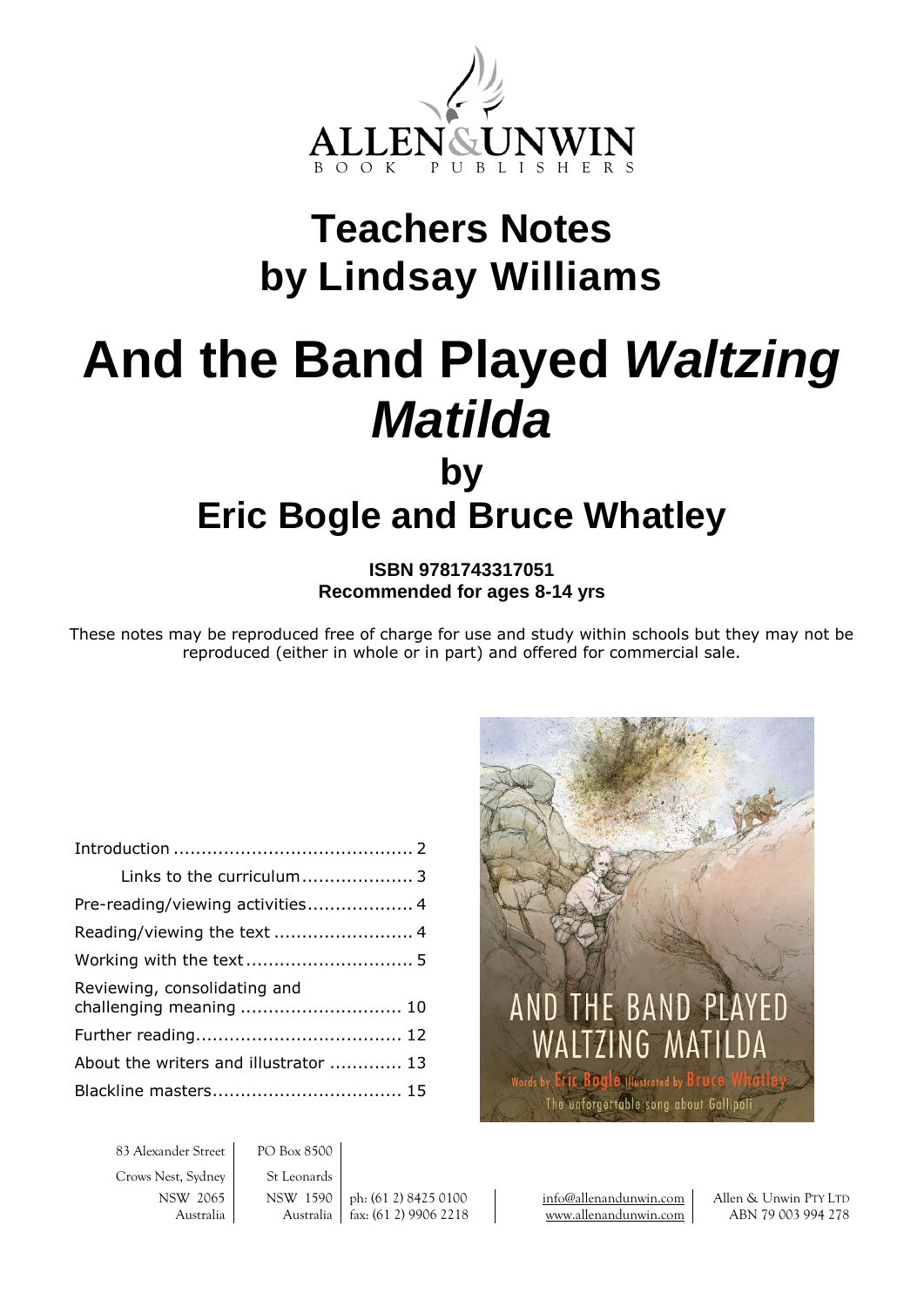## **INTRODUCTION**

In the picture book *And the Band Played Waltzing Matilda*, the lyrics to a well-known protest song written by Eric Bogle in 1971 have been set alongside atmospheric ink and acrylic wash illustrations by Australian artist Bruce Whatley.

The ballad tells the story of an un-named young man living 'the free life of a rover' (or swagman). However, World War One breaks out and he answers the call to serve his country as a soldier. Presumably after some time training, he embarks on a ship amidst cheers and tears from the crowd. As they pull away from the dock, a band plays the iconic Australian song, 'Waltzing Matilda'.

The ship is taking the soldiers to the Dardanelles where unbeknownst to them, they are to participate in a battle that will be credited with forging an identity for the fairly new<sup>1</sup> federation of Australia: the Gallipoli campaign of 1915.

The landing at Suvla Bay is bloody and brutal, the soldiers 'butchered like lambs at the slaughter'. Turkish soldiers rain bombs and bullets on the soldiers, so much so that the young man reckons they nearly blew them back to Australia. The only respite is a break to bury the dead. However, after this solemn activity, the fury of battle starts again.

Ten weeks more of battle follows, with corpses piling high around the young man. However, he has survived. Then, something 'worse than dying' happens: both of his legs are blown off. His days of roving are over.

Eventually, the young man along with the other injured heroes of Suvla are shipped back to Australia. On arrival at Circular Quay, a band is playing 'Waltzing Matilda' again, but there are no cheers from the crowds. Instead, they turn their heads and look away. The young man is grateful that there is no one there to meet him.

Many years later, the young man has aged considerably and he sits every April 25<sup>th</sup> on Anzac Day watching old comrades march by. Young people ask 'What are they marching for?' And the old man who was once young himself and was injured fighting at Gallipoli asks himself the same question. War is futile and senseless, it seems, and not perhaps something to be celebrated: 'as year follows year, more old men disappear. Someday no one will march there at all.'

In the coda, the chorus of Australia's unofficial national anthem, 'Waltzing Matilda', is repeated, gradually fading away like the soldiers both living and in our memories…

This sophisticated picture book can be used to critically explore:

- the iconic status of the song 'Waltzing Matilda' in the Australian psyche
- the Gallipoli campaign and subsequent legend (especially pertinent during the centennial year of 2015)
- the nature of courage and duty
- the debt owed to soldiers, both past and present
- warfare as a method for resolving conflict
- the culpability of political and military leaders who send soldiers into futile conflicts
- issues faced by returned soldiers
- living with a severe disability

l

protests against war, for example through songs.

In addition, it can be used to explore different media, what they offer and what limitations they have. In this case, what is gained and lost in the adaptation of a famous song into picture book format?

<sup>&</sup>lt;sup>1</sup> The separate colonies of Australia joined together as a federation only 14 years earlier in 1901.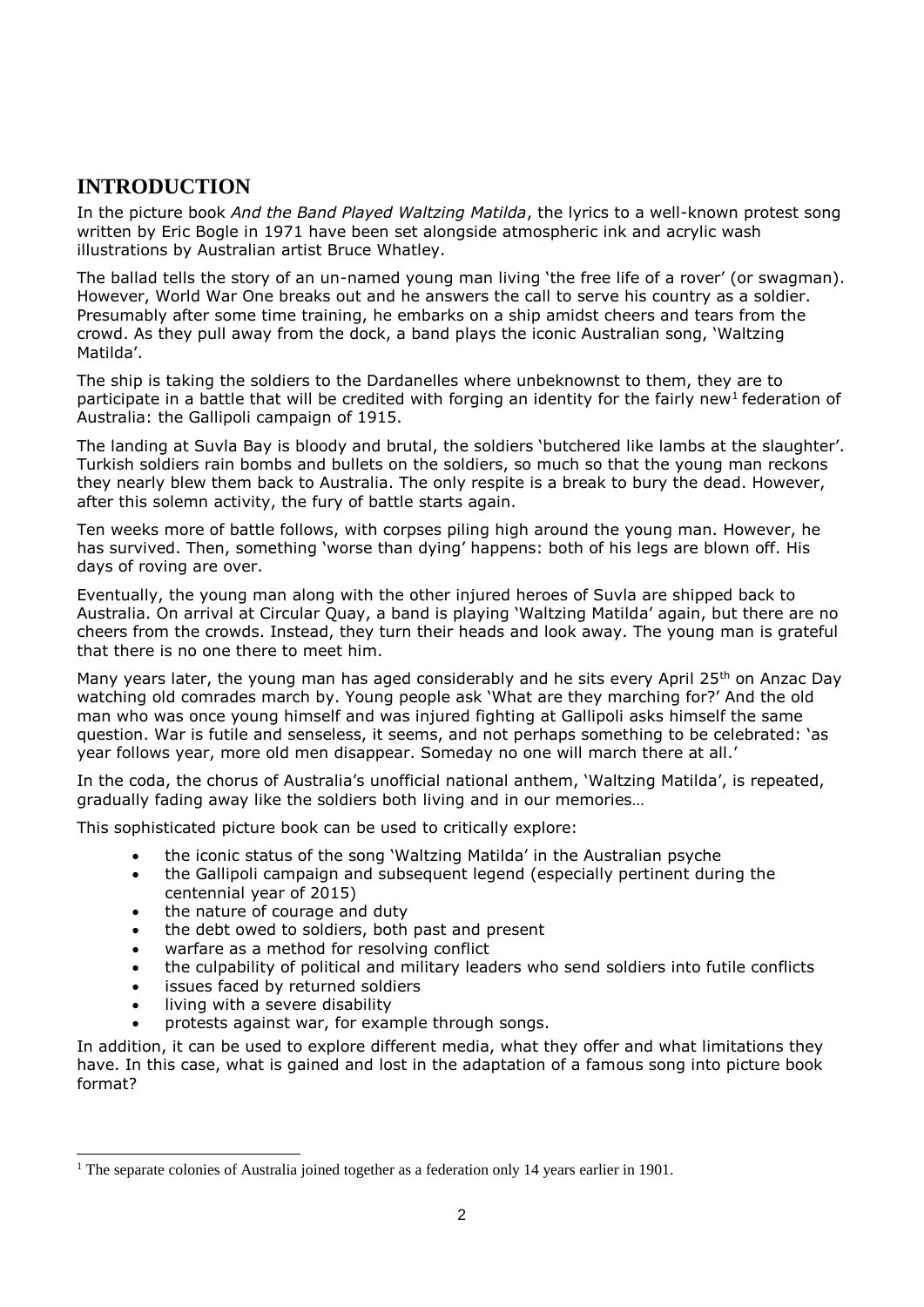#### **LINKS TO THE CURRICULUM**

*And the Band Played Waltzing Matilda* could be used in a variety of learning areas, including English, History and Art. However, these Teachers Notes have been designed particularly to provide English teachers with suggestions for how the book could be used in the classroom. There is great potential to consolidate learning of numerous content descriptions from the *Australian Curriculum: English*. Some pertinent ones for Years 7, 8 and 9 are suggested below.

Year 7

- Analyse how [point of view](http://www.australiancurriculum.edu.au/glossary/popup?a=E&t=point+of+view) is generated in visual texts by means of choices, for example gaze, angle and social distance [\(ACELA1764\)](http://www.australiancurriculum.edu.au/curriculum/contentdescription/ACELA1764)
- Understand how language is used to evaluate texts and how evaluations about a [text](http://www.australiancurriculum.edu.au/glossary/popup?a=E&t=text) can be substantiated by reference to the [text](http://www.australiancurriculum.edu.au/glossary/popup?a=E&t=text) and other sources [\(ACELA1782\)](http://www.australiancurriculum.edu.au/curriculum/contentdescription/ACELA1782)
- Compare the ways that language and images are used to [create](http://www.australiancurriculum.edu.au/glossary/popup?a=E&t=create) character, and to influence emotions and opinions in different [types of texts](http://www.australiancurriculum.edu.au/glossary/popup?a=E&t=types+of+texts) [\(ACELT1621\)](http://www.australiancurriculum.edu.au/curriculum/contentdescription/ACELT1621)
- Experiment with [text](http://www.australiancurriculum.edu.au/glossary/popup?a=E&t=text) structures and [language features](http://www.australiancurriculum.edu.au/glossary/popup?a=E&t=language+features) and their effects in [creating](http://www.australiancurriculum.edu.au/glossary/popup?a=E&t=creating) literary texts, for example, using rhythm, sound effects, monologue, [layout,](http://www.australiancurriculum.edu.au/glossary/popup?a=E&t=layout) navigation and colour [\(ACELT1805\)](http://www.australiancurriculum.edu.au/curriculum/contentdescription/ACELT1805)
- Compare the [text](http://www.australiancurriculum.edu.au/glossary/popup?a=E&t=text) structures and [language features](http://www.australiancurriculum.edu.au/glossary/popup?a=E&t=language+features) of multimodal texts, explaining how they combine to influence audiences [\(ACELY1724\)](http://www.australiancurriculum.edu.au/curriculum/contentdescription/ACELY1724)
- Plan, draft and publish imaginative, informative and persuasive texts, selecting aspects of [subject](http://www.australiancurriculum.edu.au/glossary/popup?a=E&t=subject) matter and particular language, visual, and audio features to convey information and ideas [\(ACELY1725\)](http://www.australiancurriculum.edu.au/curriculum/contentdescription/ACELY1725)

Year 8

- Investigate how visual and multimodal texts allude to or draw on other texts or images to enhance and layer meaning [\(ACELA1548\)](http://www.australiancurriculum.edu.au/curriculum/contentdescription/ACELA1548)
- Explore the ways that ideas and viewpoints in literary texts drawn from different historical, social and cultural contexts may reflect or challenge the values of individuals and groups [\(ACELT1626\)](http://www.australiancurriculum.edu.au/curriculum/contentdescription/ACELT1626)
- Understand and explain how combinations of words and images in texts are used to represent particular groups in society, and how texts position readers in relation to those groups [\(ACELT1628\)](http://www.australiancurriculum.edu.au/curriculum/contentdescription/ACELT1628)
- Identify and evaluate devices that [create](http://www.australiancurriculum.edu.au/glossary/popup?a=E&t=create) tone, for example humour, wordplay, innuendo and parody in poetry, humorous prose, drama or visual texts [\(ACELT1630\)](http://www.australiancurriculum.edu.au/curriculum/contentdescription/ACELT1630)
- Explore and explain the ways authors combine different modes and media in [creating](http://www.australiancurriculum.edu.au/glossary/popup?a=E&t=creating) texts, and the impact of these choices on the viewer/listener [\(ACELY1735\)](http://www.australiancurriculum.edu.au/curriculum/contentdescription/ACELY1735)

Year 9

- Analyse and explain the use of symbols, icons and myth in still and moving images and how these augment meaning [\(ACELA1560\)](http://www.australiancurriculum.edu.au/curriculum/contentdescription/ACELA1560)
- Present an argument about a literary [text](http://www.australiancurriculum.edu.au/glossary/popup?a=E&t=text) based on initial impressions and subsequent analysis of the whole [text](http://www.australiancurriculum.edu.au/glossary/popup?a=E&t=text) [\(ACELT1771\)](http://www.australiancurriculum.edu.au/curriculum/contentdescription/ACELT1771)
- Analyse [text](http://www.australiancurriculum.edu.au/glossary/popup?a=E&t=text) structures and [language features](http://www.australiancurriculum.edu.au/glossary/popup?a=E&t=language+features) of literary texts, and make relevant comparisons with other texts [\(ACELT1772\)](http://www.australiancurriculum.edu.au/curriculum/contentdescription/ACELT1772)
- Use [comprehension strategies](http://www.australiancurriculum.edu.au/glossary/popup?a=E&t=comprehension+strategies) to interpret and analyse texts, comparing and evaluating representations of an event, issue, situation or character in different texts [\(ACELY1744\)](http://www.australiancurriculum.edu.au/curriculum/contentdescription/ACELY1744)
- Explore and explain the combinations of language and visual choices that authors make to present information, opinions and perspectives in different texts [\(ACELY1745\)](http://www.australiancurriculum.edu.au/curriculum/contentdescription/ACELY1745)
- [Create](http://www.australiancurriculum.edu.au/glossary/popup?a=E&t=create) imaginative, informative and persuasive texts that present a [point of view](http://www.australiancurriculum.edu.au/glossary/popup?a=E&t=point+of+view) and advance or illustrate arguments, including texts that integrate visual, print and/or audio features [\(ACELY1746\)](http://www.australiancurriculum.edu.au/curriculum/contentdescription/ACELY1746)

As a final note, there is no doubt that many of these activities would benefit from a transdisciplinary approach, with English, Art, Music and History teachers working together.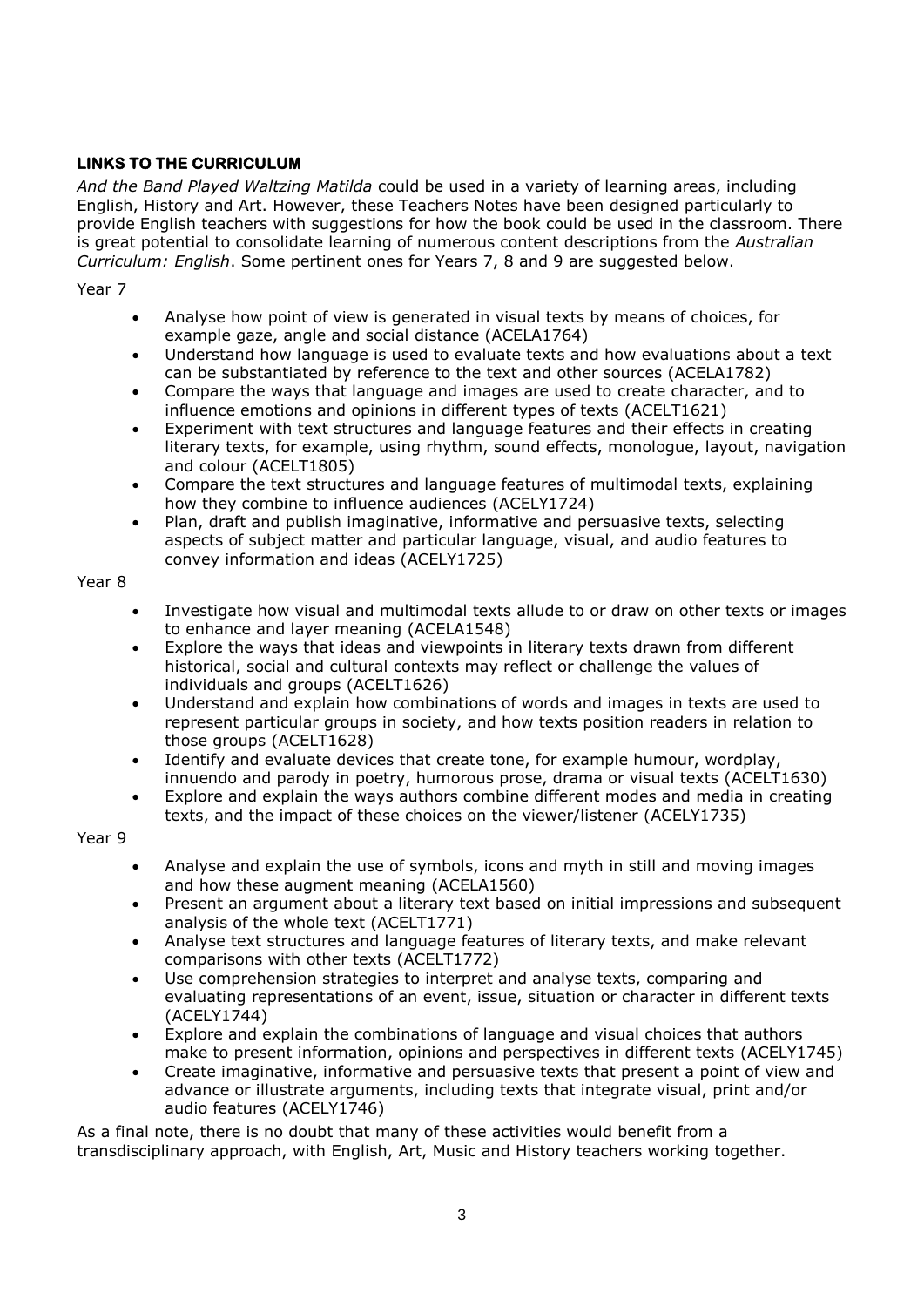## **BEFORE READING/VIEWING: ORIENTATING STUDENTS TO THE TEXT**

### **ACTIVITY ONE: BUILDING BACKGROUND KNOWLEDGE**

Using BLM1, ask students to brainstorm what they know about 'Waltzing Matilda' and/or the Gallipoli campaign. Then, students can be encouraged to explore these topics in more detail. The following will be useful starting points:

#### *Waltzing Matilda*

- <http://splash.abc.net.au/media/-/m/104760/the-story-of-waltzing-matilda-and-winton> (Background)
- [http://splash.abc.net.au/media/-/m/151890/the-real-story-ab-paterson-and-waltzing](http://splash.abc.net.au/media/-/m/151890/the-real-story-ab-paterson-and-waltzing-matilda-)[matilda-](http://splash.abc.net.au/media/-/m/151890/the-real-story-ab-paterson-and-waltzing-matilda-) (Background)
- [http://en.wikipedia.org/wiki/Waltzing\\_Matilda](http://en.wikipedia.org/wiki/Waltzing_Matilda) (An explanation of what the song is about)
- [http://panique.com.au/trishansoz/waltzing](http://panique.com.au/trishansoz/waltzing-matilda/waltz.html?main_page=trishansoz/waltzing/waltz)[matilda/waltz.html?main\\_page=trishansoz/waltzing/waltz](http://panique.com.au/trishansoz/waltzing-matilda/waltz.html?main_page=trishansoz/waltzing/waltz) (more background and explanation. Interesting fact: 'This page was [originally written](http://pandora.nla.gov.au/nph-wb/19981014130000/http:/www.ozramp.net.au/~senani/waltz.htm) in 1997 by [Trishan,](http://panique.com.au/trishansoz/aboutme/aboutme.html) an eleven year old Australian boy and his dad. Over the ensuring years this page continued to rate in the top 10 sites in Google's ranking on the subject.' Site includes a clip of an aboriginal version being sung.)
- <http://aso.gov.au/titles/documentaries/waltzing-matilda-song-sheet/clip1/>
- <http://www.abc.net.au/landline/content/2013/s3827983.htm> (ABC Landline segment. Interesting because different points of view are presented.)

*Gallipoli Campaign (focusing on Suvla Bay)*

- <http://www.army.gov.au/Our-history/History-in-Focus/WWI-Gallipoli>
- <http://www.anzacsite.gov.au/2visiting/>
- <http://www.historylearningsite.co.uk/gallipoli.htm> (British perspective)
- <http://aso.gov.au/titles/historical/with-the-dardanelles/clip1/> (three videos of Suvla Bay, where the soldiers land in the book)
- <https://www.youtube.com/watch?v=dJ8zew1zVak> (video Gallipoli generally)

Students could create posters (e.g. using Glogster) to demonstrate their knowledge and understandings.

## **READING/VIEWING THE TEXT**

#### **ACTIVITY TWO: READING THE PICTURE BOOK**

Once sufficient preparation has been completed, students should then read the text. While it could be read independently, being a picture book (based on a song) there are numerous other options, e.g.

- The teacher could read it aloud
- Working as a class (or in small groups), students could create a choral reading. See [http://www.readwritethink.org/professional-development/strategy-guides/choral](http://www.readwritethink.org/professional-development/strategy-guides/choral-reading-30704.html)[reading-30704.html](http://www.readwritethink.org/professional-development/strategy-guides/choral-reading-30704.html) for more details. This is often cited as a strategy for very young readers, but can work very effectively with secondary students also.

If you would like to go straight to the source, let students listen to Eric Bogle (the composer) singing his iconic song while following the pictures in the book. This could be downloaded from iTunes (or similar). Alternatively, here is Bogle singing the song at a folk festival in 2009: [https://www.youtube.com/watch?v=471-ucVd7o0.](https://www.youtube.com/watch?v=471-ucVd7o0) Note: Even if students do not view the video at this stage, this version of the song will be referred to in some later activities.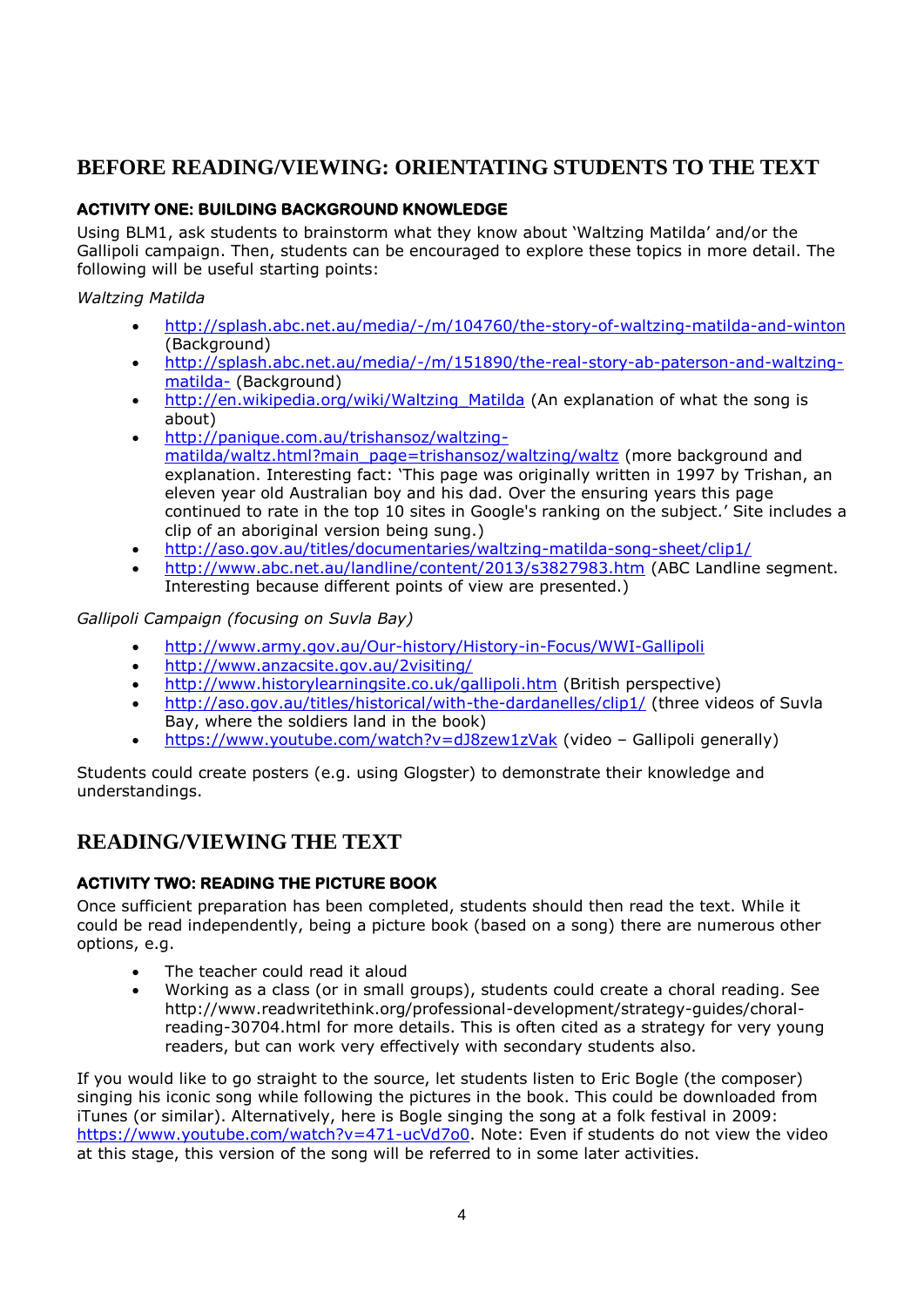#### **ACTIVITY THREE: IMMEDIATE REACTION**

After reading the picture book, students should be asked for their immediate responses. One way of doing this is to write a simile 'poem'. For this, each line of the response is related to a sense. So:

- How does the book look?
- How does it sound?
- How does it smell?
- How does it feel?
- How does it taste?

The students are aiming for metaphorical rather than literal responses. For example, in response to (the much longer) *Lord of the Rings* by J.R.R. Tolkien, a reader might write:

#### *Lord of the Rings*

Looks like rays of the sun breaking through dark clouds. Sounds like rhythmic footfalls on a cloud-swept mountain path. Smells like rainfall in an ancient forest. Feels like a warm rug wrapped around my shoulders. Tastes like a hearty hot meal after an arduous hike.

## **WORKING WITH THE TEXT**

#### **ACTIVITY FOUR: CONSOLIDATING UNDERSTANDING OF THE STORY**

'And the Band Plays Waltzing Matilda' is a ballad, that is a type of song (or poem) that tells a story. Stories are made up of broad stages (Orientation, Complication and Resolution, for example), but these stages can be broken down further into mini-stages called phases. These are finer grained, much more flexible and provide the writer with great scope for creativity.

Using BLM2 to help them, students should summarise the phases of the 'And the Band Played Waltzing Matilda'. A recommended answer is provided below. Note: These phases will be important for a number of later activities.

| Page<br><b>Number</b> | Phase in story         |
|-----------------------|------------------------|
| $4 - 5$               | Before the war         |
| $6-9$                 | Call of duty           |
| $10 - 13$             | Landing at Suvla Bay   |
| $14 - 15$             | Burying the dead       |
| $16 - 17$             | Surviving              |
| 18-21                 | Serious injury         |
| $22 - 23$             | Repatriation           |
| 24-27                 | Arrival in Australia   |
| 28-31                 | Anzac celebrations     |
| 32                    | Coda: Waltzing Matilda |

*BLM2 Suggested Answer*

[*Note*: The red and grey endpapers are not counted as pages. Page 1 is the 'half title' page; page 2 contains the publication details; page 3 is the full title page. The story starts on page 4 and ends on page 32. The Author's Note is printed on the back endpaper.]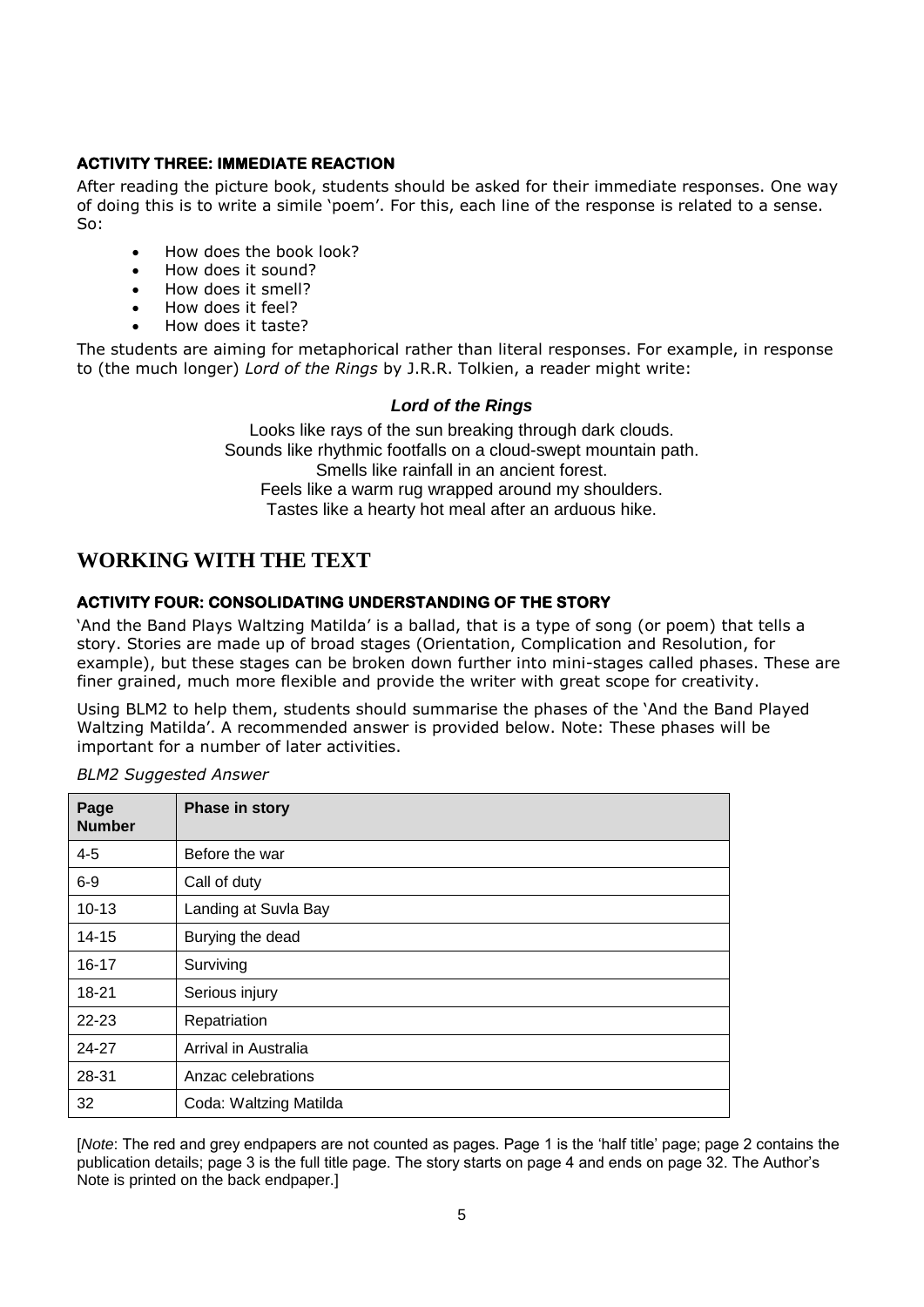#### **ACTIVITY FIVE: INTERPRETING THE MEANING OF A TEXT FROM WORDS AND IMAGES**

In picture books (and many other texts containing both words and images), the meaning is obtained by an interaction between the images and words (and knowledge and understandings the reader brings with them to the text). So, to make sense of the text, the reader has to identify what 'information' is carried in the words and what 'information' is carried in the images. This information can be similar, but in a well-designed picture book the images give you information not contained in the words (and vice versa).

Once students have agreed on the phases (see Activity 4), they can work systematically through the book and record the information contained in the words and pictures. BLM3 can be used to help; an example of what is required has been done for students. *Note:* BLM3 can be modified to suit the phase boundaries and names agreed to by the students.

Then, students can discuss the following:

- Is the information contained in the words and illustrations the same?
- What extra information is contained in the images?
- Is most of the information committed in one mode or the other (i.e. the words or images)?
- Does this change across the phases at all?
- What does this teach you about reading picture books, graphic novels and other such texts?

#### **ACTIVITY SIX: EVOKING READER RESPONSES THROUGH SUBJECT MATTER**

Listen to the original song, for example at [https://www.youtube.com/watch?v=471-ucVd7o0.](https://www.youtube.com/watch?v=471-ucVd7o0) Afterwards discuss: What is the predominant emotion that comes through when listening to the story?

Emotions in written language are partly provoked by the subject matter. Discuss:

 Why would many Australians find the subject matter of 'And the Band Played Waltzing Matilda' emotional? *Note:* Discuss the significance of both the original version of 'Waltzing Matilda', as well as the Gallipoli campaign (and Anzac Day).

#### **ACTIVITY SEVEN: EVOKING READER RESPONSES THROUGH EVALUATIVE LANGUAGE**

In addition to the subject matter, emotional reactions can be evoked through the language used by a writer, especially the evaluative language. Indeed, in most stories (including ballads), the writer will encourage the reader to change their reactions as the story unfolds. So, examine how Bogle tries to manage the reader's responses through the evaluative language he uses.

Using BLM4, analyse the evaluative words used by Bogle at each phase of the story. Then, students can discuss:

- Is Bogle inviting similar responses all the way through?
- If not, what different reactions are encouraged and how do they unfold throughout the phases of the text?
- Does Bogle 'turn up the volume' on the evaluations at all, e.g. through intensifiers (e.g. very, really), repetition (e.g. it was great, great, great) or core vocabulary choices (e.g. bad *atrocious*, *hellish*)? Are these intensified evaluations related to particular phases? If yes, why do you think this happens?

**So far, students have been focusing largely on the written text. Emphasis now moves to a close study of the illustrations and their role in the picture book. Activity Eight should be regarded as a bridging activity, preparing students to focus on the meaning of images.**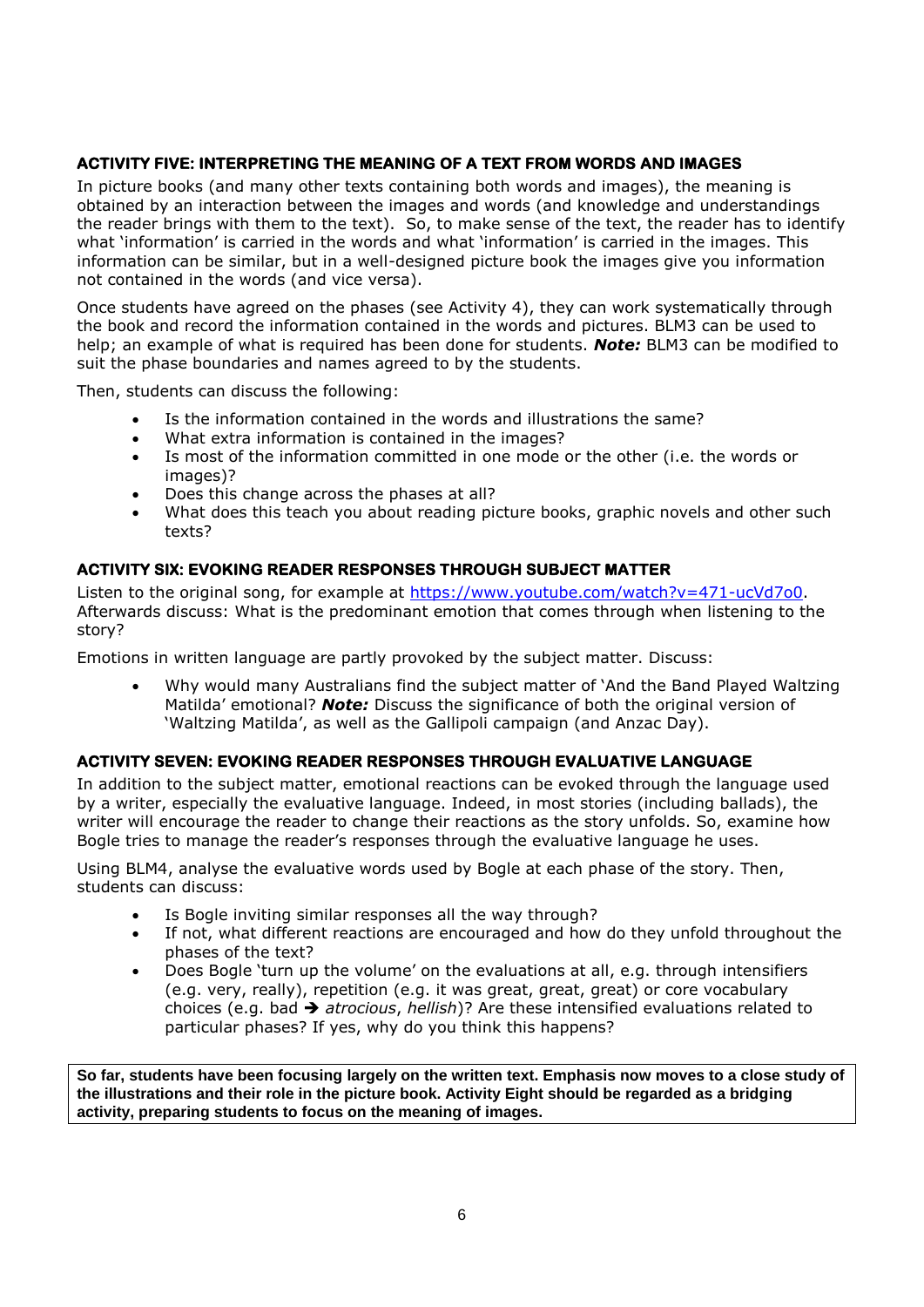#### **ACTIVITY EIGHT: DRAWING WITH THE NON-DOMINANT HAND**

According to Bruce Whatley, the illustrator: 'Something you might not know but might be of interest is that this book was illustrated with my left hand. Most of my work is done with my dominant right hand but I discovered a while ago that I draw with much more emotion with my left hand. (All (nearly all) right-handers draw better with their left hand. They just don't know it.)'

To find out more, first read: [http://www.brucewhatley.com/dr-what/.](http://www.brucewhatley.com/dr-what/) Students can then discuss:

- For a subject such as the Gallipoli campaign, how might this theory have been important?
- When you examine the images in the book, what evidence is there that they were drawn using Whatley's non-dominant left hand?

Students could then have a go at some of the experiments that Whatley conducted as part of his PhD research (see the web link above).

#### **ACTIVITY NINE: EVOKING READER RESPONSES THROUGH COLOUR**

Claire Painter has identified ways that colour can create a particular *ambience* (i.e. mood or atmosphere). According to her, colour can be used to create:

- Vibrancy
- Warmth

l

**•** Familiarity

The table below expands on this.

|                                                                                                            | Some Meanings of Colour (After Painter 2008) <sup>2</sup>      |                   |                                                                                                    |
|------------------------------------------------------------------------------------------------------------|----------------------------------------------------------------|-------------------|----------------------------------------------------------------------------------------------------|
| <b>Vibrancy</b>                                                                                            | <b>Vibrant</b>                                                 |                   | <b>Muted</b>                                                                                       |
| Does the colour give<br>the image a sense of<br>energy and<br>excitement?                                  | Clue: Use of bold,<br>bright, highly saturated<br>colours      | $\leftrightarrow$ | Clue: Use of colours<br>with lower saturation                                                      |
| Warmth                                                                                                     | Warm                                                           |                   | Cool                                                                                               |
| Does the colour create<br>a sense of brightness,<br>coziness and cheer?                                    | Clue: Use of red,<br>orange and yellow<br>hues                 | ←→                | Clue: Use of blue,<br>aqua and green hues                                                          |
| <b>Familiarity</b>                                                                                         | <b>Familiar, Everyday</b>                                      |                   | <b>Removed, Distant</b>                                                                            |
| Does the colour<br>suggest the image is<br>something familiar to<br>me, part of my<br>everyday experience? | Clue: High<br>differentiation, i.e. full<br>palette of colours | $\leftrightarrow$ | Clue: low<br>differentiation, <i>i.e.</i><br>restricted palette of<br>colours (including<br>sepia) |

[*Note:* Painter has much more to say about colour, but the activities in these Teacher Notes will focus only on the three possible meanings of colour.]

<sup>2</sup> Painter, C. (2008). 'The role of colour in children's picture books: choices in AMBIENCE'. In L. Unsworth (ed.), *New literacies and the English Curriculum: Multimodal Perspectives*, Continuum, London, pp89-111.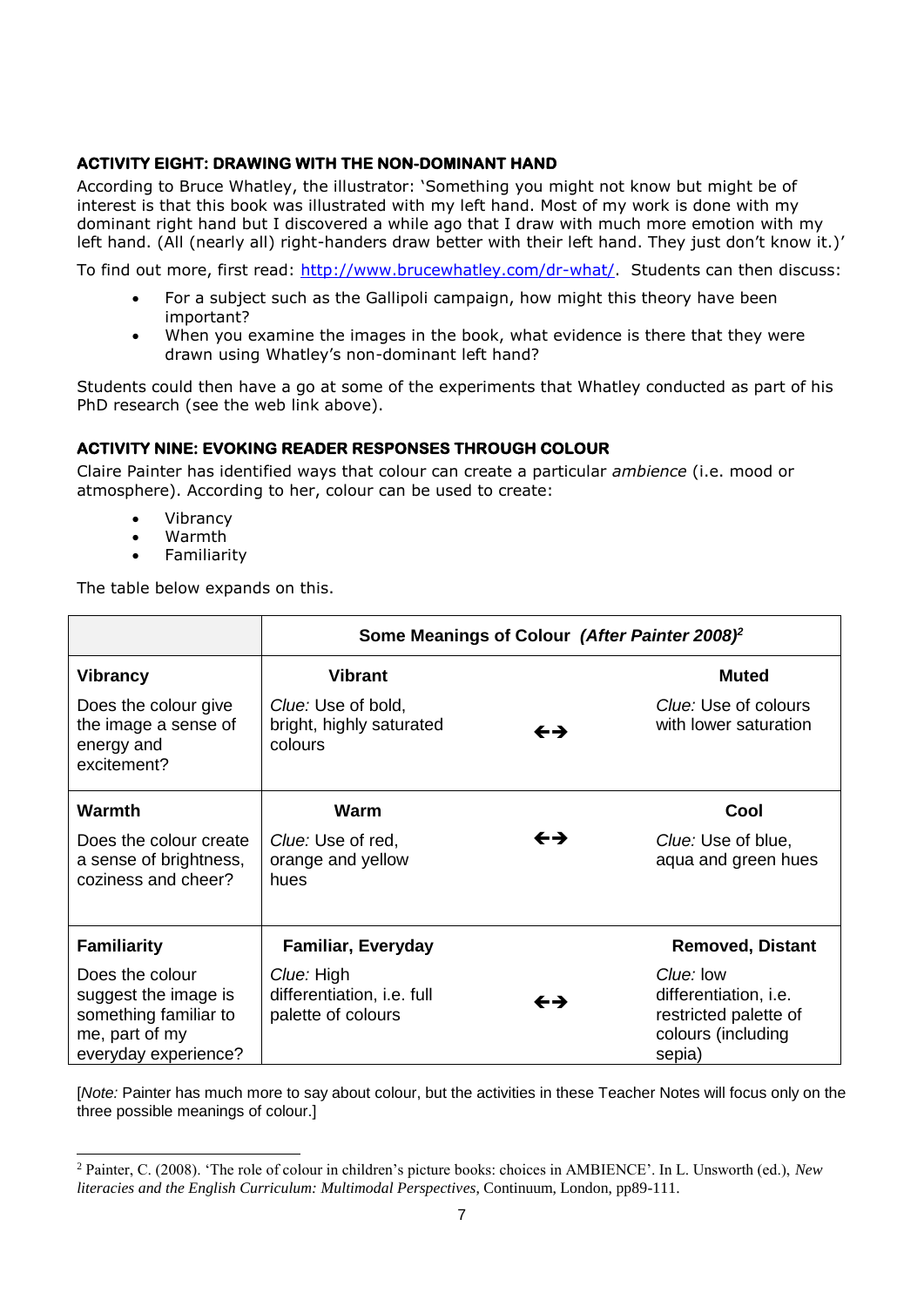Using the table above as a guide, explore Whatley's use of colour. As with previous activities, students should consider how colours might change from phase to phase and be developed over the course of the book. To consolidate the role of colour, selected pages from the book could be photocopied in black and white. Students could then use paints or coloured pencils to experiment with different uses of colour for the illustrations.

Students can then discuss the following:

- What happened when colours were used differently? Was the meaning of the illustrations changed in any way?
- Both evaluative language and colour can be used to evoke emotional responses in the readers. How are the words and images (especially colour) working together to create meanings in *And the Band Played Waltzing Matilda*? (Refer back to BLM4.)

#### **ACTIVITY TEN: CAPTURING MUSICAL MOOD THROUGH COLOUR**

When asked if he was influenced by a knowledge of the music when illustrating the lyrics, Bruce Whatley the illustrator has said: 'Being so familiar with the song means it is hard to separate the lyrics from the music. I think the emotion and sentiment is so ingrained in both. I find it hard to read the text without hearing the music. It is to do with familiarity but also the rhythm of the text I guess.'

Listen again to Bogle singing 'And the Band Played Waltzing Matilda': [https://www.youtube.com/watch?v=471-ucVd7o0.](https://www.youtube.com/watch?v=471-ucVd7o0)

How is atmosphere (i.e. mood, ambience) created in the song? How is this achieved? [Possible responses: slow pace; minimal instruments (two guitars) with single singer; guitar plucked rather than strummed; singer tenses his throat muscles and sings in a non-breathy fashion  $\rightarrow$  suggests such meanings as strain and worry etc. For a more detailed analysis, consult the school's music teacher.]

Now, explore how Whatley's illustrations might or might not have been (subconsciously) influenced by the music. Students can discuss: How well do the illustrations capture the mood of the original song?

#### **ACTIVITY ELEVEN: CONNECTING WITH THE READER**

First person (*I*, *me*, *we*, *us*) can be used as a way of connecting in a very personal way with the reader/listener of a story, making them feel almost a part of the action. On the other hand, the use of third person (*he*, *she*, *it*, *they*) can distance readers, positioning them as observers rather than participants.

Have students re-read the lyrics of the song. Discuss:

- What is used in the lyrics, first or third person?
- What is the effect of this choice?
- Why is this an appropriate choice for this song?

If desired, to help students in answering these questions, they could re-write the lyrics in third person and discuss the effect of this change.

As students will have seen, the lyrics try to draw the reader into the story in a very personal way through the use of first person. Now, explore the connections with the reader established by the illustrations. For this purpose, analyse the use of gaze, social distance (via 'shot types') and angle; these are explained further in the table below. (For further information, see *Reading Images* by Gunther Kress and Theo van Leeuwen.) For this activity, it is quite important to examine what happens in different phases of the ballad.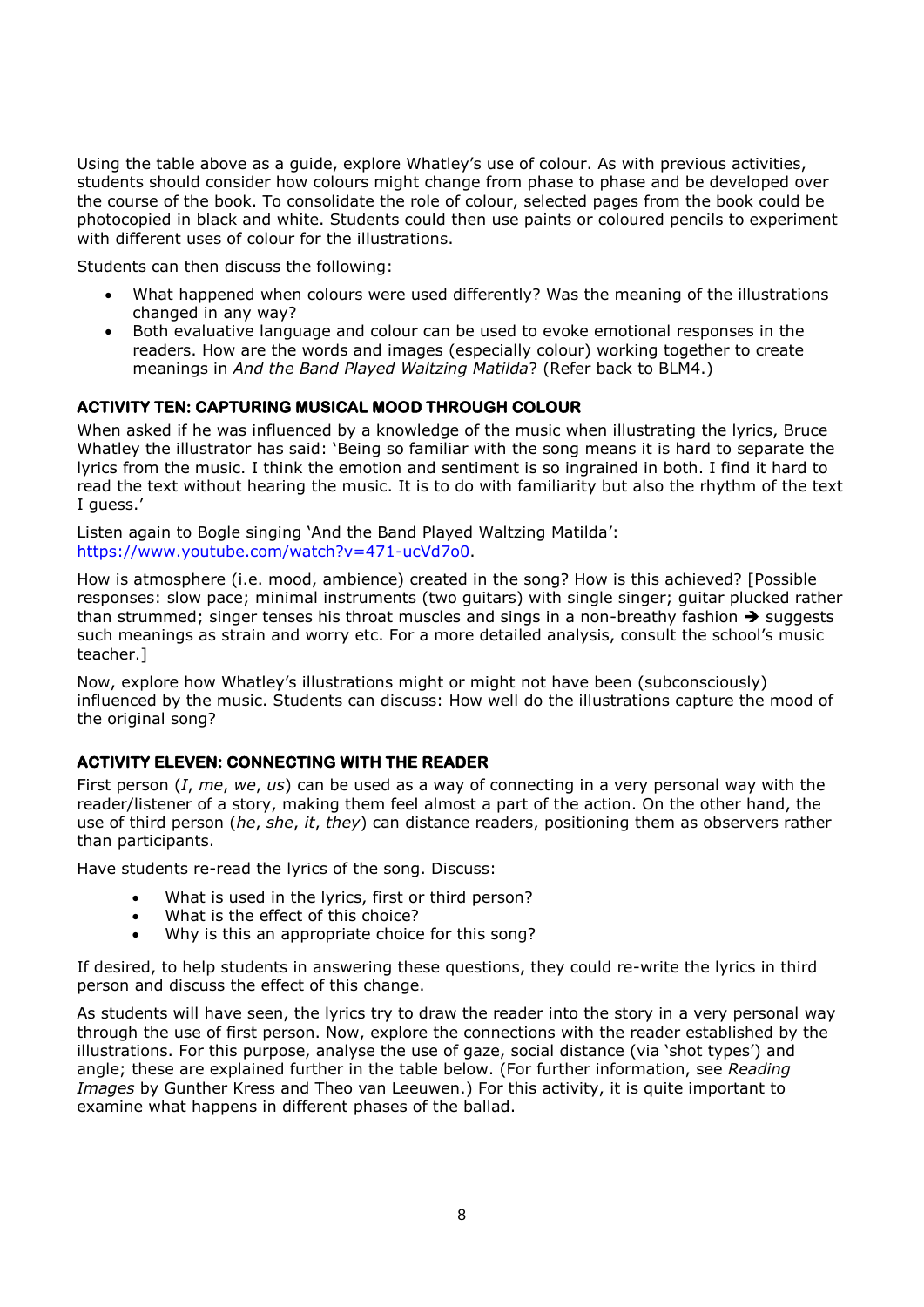| <b>Aspect of Visual Language</b> | <b>Description</b>                                                                                                                                                                                                                                                                          |
|----------------------------------|---------------------------------------------------------------------------------------------------------------------------------------------------------------------------------------------------------------------------------------------------------------------------------------------|
| Gaze                             | <b>Demand:</b> Participant looking directly at viewer; contact is<br>established (even if on imaginary level); something is<br>demanded of viewer                                                                                                                                           |
|                                  | <b>Offer:</b> Viewer not addressed directly; participant/s not<br>looking directly at viewer; participants are offered 'to the<br>viewer as items of information, objects of contemplation,<br>impersonally, as though they were specimens in a display<br>case' (Kress & van Leeuwen 2006) |
| <b>Angle/Point of View</b>       | Frontal (straight on, direct from the front): 'What you<br>see here is part of our world, something we are involved<br>with.'                                                                                                                                                               |
|                                  | <b>Oblique (indirect, side-on):</b> 'What you see here is not<br>part of our world; it is their world, something we are not<br>involved with.'                                                                                                                                              |
| <b>Social Distance</b>           | See BLM5: Social Distance and Shot Types                                                                                                                                                                                                                                                    |

Once students have analysed these three features, they can discuss:

- Do the words and images work in synch with each other? (In fact, while the song establishes a personal connection with the reader, the images do this in only two phases: 'before the war' and 'ANZAC celebrations' where Demands, and mid and closeup shots are used. In the other phases of the story, the viewer is distanced by the images, turned very much into an observer – by the use of Offer, oblique angles, and frequent long to very long shots.)
- If not, what effect does this have on the way the text might be read?

Extension: To reinforce an understanding of how gaze, angle and social distance work, students can create new versions of the illustrations where the reader sees what's happening through the eyes of the narrator; that is, the reader will be in the action, metaphorically looking over the shoulder of the narrator. Discuss: What difference does this make to the way the text is read?

#### **ACTIVITY TWELVE: CREATING THE ILLUSTRATIONS**

According to Bruce Whatley, most of the pictures 'were based on actual photographs (sometimes a combination of two or three) from the Gallipolli conflict but not specifically Suvla Bay. You won't find an exact match as such as they were very much the starting point'.

Students can Google images of Gallipoli (there are many!) and see if they can find any that are similar to scenes created by Whatley (see an example below). Then, they can discuss:

- What similarities can you find?
- What differences?
- How 'truthful' do you think Whatley's illustrations are of the Gallipoli campaign?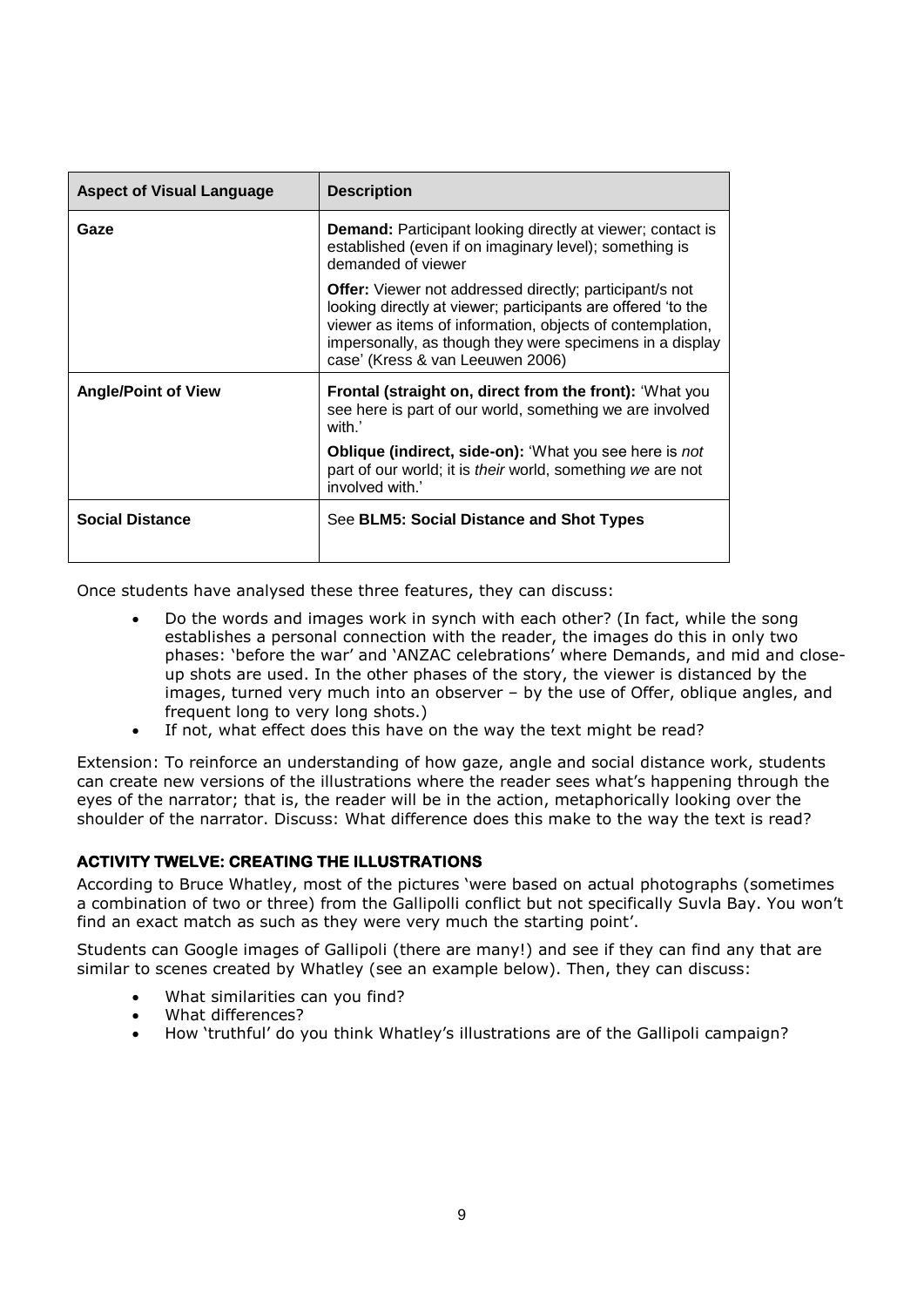



*Illustration from picture book*

#### **Interesting Fact: Tin hat versus slouch hat**

In stanza two of the lyrics, Bogle includes the lines: 'So they gave me a tin hat, and they gave me a gun/and they marched me away to the war'.

However, while conducting research for the illustrations, Bruce Whatley discovered that tin hats were not issued until after the Gallipoli campaign in World War One; slouch hats and cloth caps were the standard issue at the beginning of the war. For more information about the slouch hat, see: [http://www.army.gov.au/Our-history/Traditions/The-Slouch-Hat.](http://www.army.gov.au/Our-history/Traditions/The-Slouch-Hat)

#### **ACTIVITY THIRTEEN: ARTISTIC MEDIUM**

For a more direct link to Art, explore the medium used by Whatley. He says: 'Yes it's 'ink' as in a felt tip pen with acrylic washes. I'll often use acrylic paints like watercolour, the advantage being they dry so you can add layers without dragging the colour from underneath.' With the help of the Art staff, have students explore the difference the use of other mediums might have made, e.g. real photographs, oils, collage. Discuss:

- What are the limitations and strengths of each medium?
- How can they effect the way a viewer understands and responds to an image?

#### **ACTIVITY FOURTEEN: BRINGING IT ALL TOGETHER**

Firstly, have students read the author's note at the end of the book where Bogle summarises the meaning he hoped readers would take away from the song. Let students, therefore, be the judge:

- Was Bogle successful in his original song?
- Does the book version (with illustrations rather than music) do a better or worse job? Or is it just a different job?
- Is the song still relevant in the twenty-first century?

## **REVIEWING, CONSOLIDATING AND CHALLENGING MEANING**

#### **ACTIVITY FIFTEEN; COMPARING VERSIONS OF PICTURE BOOKS**

Compare Whatley's depiction of the world of 1915 with his illustrations of other worlds in other picture books, e.g.

- *The Little Refugee* by Anh Do and Suzanne Do, illustrated by Bruce Whatley (about refugees of the war in Vietnam escaping from their country and settling in Australia)
- *Alpha Quest* (originally published as Whatley's Quest) by Bruce Whatley and Rosie Smith, illustrated by Bruce Whatley (an alphabet quest set in a colourful, medievalstyle world)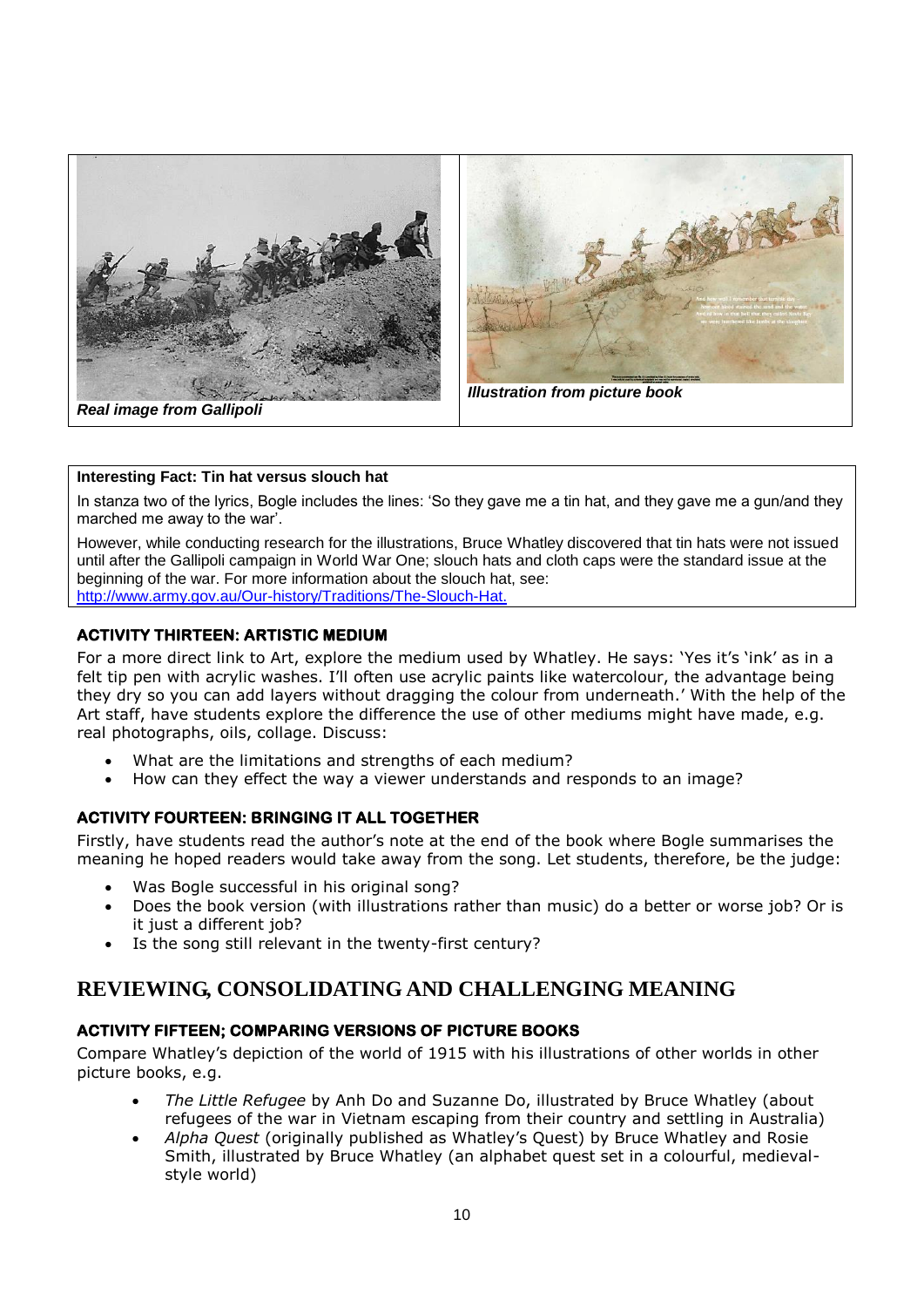Another useful comparison would be with:

- *Photographs in the Mud* by Diane Wolfer, illustrated by Brian Harrison-Lever published by Freemantle Press (www.freemantlepress.com.au). This interesting picture book tells the story of another war: an Australian and Japanese soldier on the Kokoda Trail.
- *One Minute's Silence* by David Metzenthen, illustrated by Michael Camilleri <http://www.allenandunwin.com/default.aspx?page=94&book=9781743316245> (See more information under Further Reading, below.)
- *I was Only Nineteen* by John Schumann, illustrated by Craig Smith <http://www.allenandunwin.com/default.aspx?page=94&book=9781743317235> (See more information under Further Reading, below.)

#### **ACTIVITY SIXTEEN: WHAT'S MISSING?**

The picture book really omits the role of indigenous soldiers in the Gallipoli campaign and the perspective of the Turks. Students can do some research to discover more. Here are some starting points.

#### *Indigenous Australians at Gallipoli*

- <https://www.awm.gov.au/blog/2008/04/24/aboriginal-anzacs/>
- [http://www.abc.net.au/radionational/programs/awaye/we-will-remember](http://www.abc.net.au/radionational/programs/awaye/we-will-remember-them/3671082)[them/3671082](http://www.abc.net.au/radionational/programs/awaye/we-will-remember-them/3671082) (Warning: contains images of deceased aborigines.)
- <https://www.campgallipoli.com.au/indigenous-diggers/>

#### *The Turks at Gallipoli*

(First, students might like to read the text closely - including studying the images - and identify what readers **do** learn about the Turks.)

- <https://www.awm.gov.au/exhibitions/gallipoli/>
- [http://www.pbs.org/greatwar/historian/hist\\_tuncoku\\_01\\_gallipoli.html](http://www.pbs.org/greatwar/historian/hist_tuncoku_01_gallipoli.html)
- <http://www.anzacsite.gov.au/4panels/opt9.html>
- <http://www.abc.net.au/local/stories/2013/04/24/3744369.htm>
- [http://www.anzacsite.gov.au/2visiting/turkish\\_intro.html](http://www.anzacsite.gov.au/2visiting/turkish_intro.html)

The research can be presented to the class in the form of a short video (e.g. using something like MovieMaker, iMovie or Videoscribe) or a Powerpoint/Prezi.

Extension: Students could write an extra verse for the song that gives the Turkish perspective. Alternatively, students could create/adapt one of the illustrations so that an indigenous soldier is clearly depicted. Any illustrations should be in the style of Bruce Whatley.

Students should discuss:

- Why there is very little depiction of or reference to indigenous Australians or Turks?
- For the purpose of the song, what is the value in focusing on a single Australian soldier? Did it need to be a white soldier?
- A single text (especially a short text like a picture book) cannot be expected to tell us everything or to represent all perspectives. However, what is the effect of famous books, movies, television series repeatedly showing mainly white, male soldiers? What might be the effect of representing a wider range of perspectives?

Extension: Explore writings (e.g. news reports, blogs etc) about contemporary wars. How much do you find out about the 'enemy'? Why, do you think?

#### **ACTIVITY SEVENTEEN: THE SIGNIFICANCE OF THE SONG AND ITS LYRICS**

In 2001, 'And the band played Waltzing Matilda' was judged to be one of the 'most significant Australian songs of the past 75 years' by a panel of music experts (see [http://en.wikipedia.org/wiki/APRA\\_Top\\_30\\_Australian\\_songs\)](http://en.wikipedia.org/wiki/APRA_Top_30_Australian_songs). Students can debate this decision.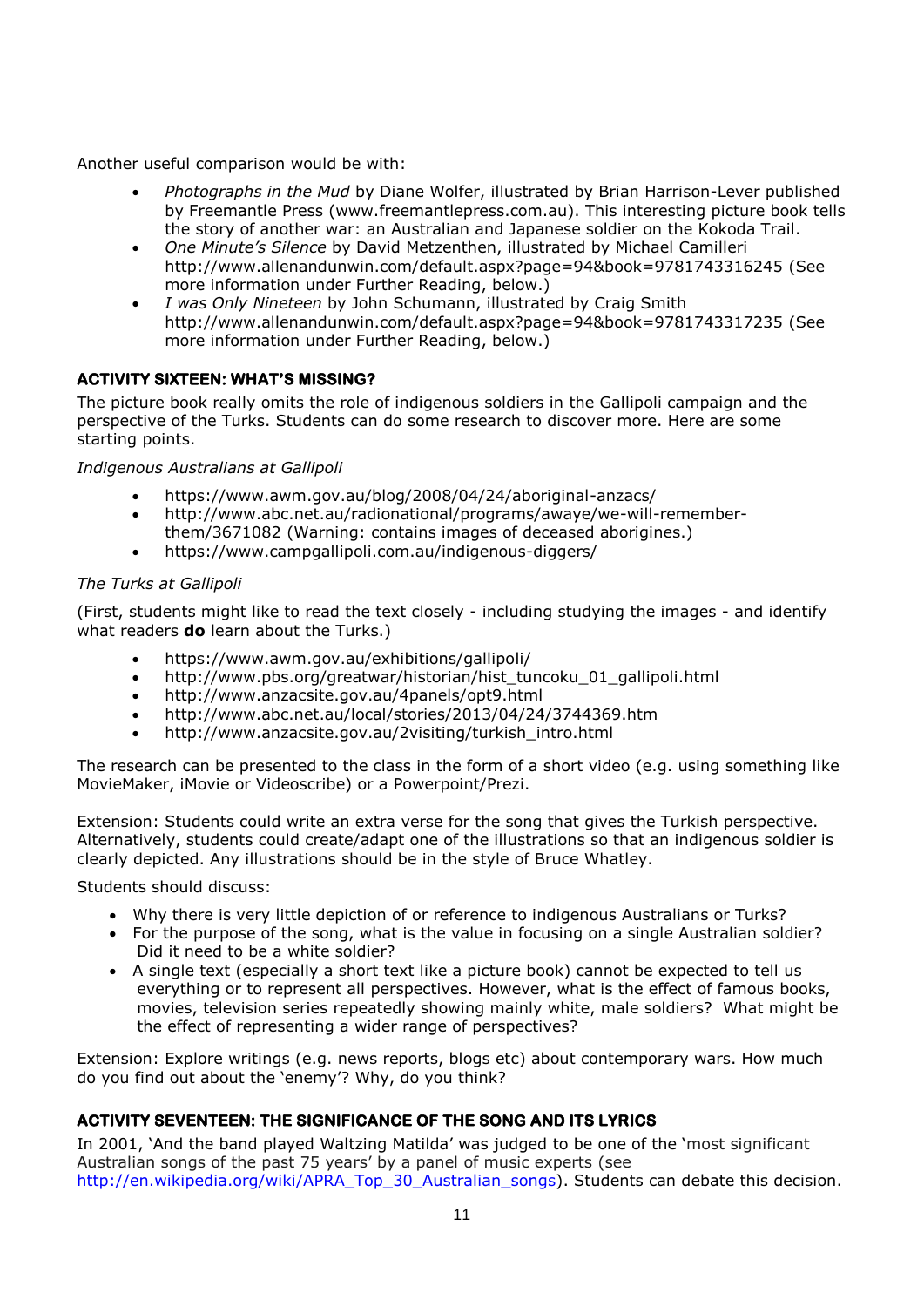Before doing that, students could view the following:

<https://www.youtube.com/watch?v=LesGw274Kjo> (This is an American video, but quite an entertaining and informative introduction to debating.)

#### **ACTIVITY EIGHTEEN: BOGLE REFLECTS ON HIS ICONIC SONG**

Students should read this interview with Eric Bogle from July  $25<sup>th</sup> 2014$  and identify/summarise the main ideas: [http://www.adelaidenow.com.au/news/matilda-no-more-for-eric-bogle/story](http://www.adelaidenow.com.au/news/matilda-no-more-for-eric-bogle/story-fni6uok5-1227001446975?nk=11522c05bed13ae5797f2be2c587b2fa)[fni6uok5-1227001446975?nk=11522c05bed13ae5797f2be2c587b2fa.](http://www.adelaidenow.com.au/news/matilda-no-more-for-eric-bogle/story-fni6uok5-1227001446975?nk=11522c05bed13ae5797f2be2c587b2fa)

In the interview, he is quite critical of his own song and even reveals that 'And the Band Played Waltzing Matilda' now causes him some embarrassment. Students should discuss their responses to the article and consider: Do they believe the song has quality? Is it truthful? Does 'truth' in art mean it has to be completely factual? (For this last question, the following article – or extracts therefrom – might be interesting:

[http://www.themonthly.com.au/issue/2007/november/1240901249/simon-leys/lies-tell-truth.](http://www.themonthly.com.au/issue/2007/november/1240901249/simon-leys/lies-tell-truth))

To bring all of this together, students could:

- Write a review of the new picture book version of the song.
- Create a blog entry responding to Bogle.
- Write a letter to the editor of *Adelaide Now*.

#### **ACTIVITY NINETEEN: CREATING PICTURE BOOKS**

Another of Eric Bogle's famous (anti-war) songs is 'Green Fields of France'. Listen to it on iTunes or see a video here:

[https://www.youtube.com/watch?v=DxkhBvO8\\_kM.](https://www.youtube.com/watch?v=DxkhBvO8_kM) Using some of the techniques discussed in the previous activities, plan how to turn the lyrics into a picture book. What choices would you make? Before students begin, they may find the following information quite useful as well:

- <http://www.meghan-mccarthy.com/illustratorsguide.html>
- <http://www.slv.vic.gov.au/audio-video/anne-spudvilas-creating-picture-book>

Extension: Students can select their favourite song and turn it into a picture book.

#### **ACTIVITY TWENTY: MUSIC AND BOOKS**

Ask students to find music to suit particular picture books, novels (or scenes therefrom) or poems. Share this with others in the class and critically discuss the choices made, i.e. were the choices appropriate for the mood of the book?

#### **ACTIVITY TWENTY-ONE: REFLECTION**

Return to BLM1 and have students complete the final column of the KWL table: What have students learnt over the course of these activities? They can then share and compare their ideas with others in the class.

## **FURTHER READING**

#### **ERIC BOGLE**

- [http://ericbogle.net](http://ericbogle.net/)
- [http://en.wikipedia.org/wiki/Eric\\_Bogle](http://en.wikipedia.org/wiki/Eric_Bogle)
- <https://itunes.apple.com/au/artist/eric-bogle/id2556243>

#### **BRUCE WHATLEY**

- [http://www.brucewhatley.com](http://www.brucewhatley.com/)
- <http://www.thelitcentre.org.au/author/bruce-whatley> (general information)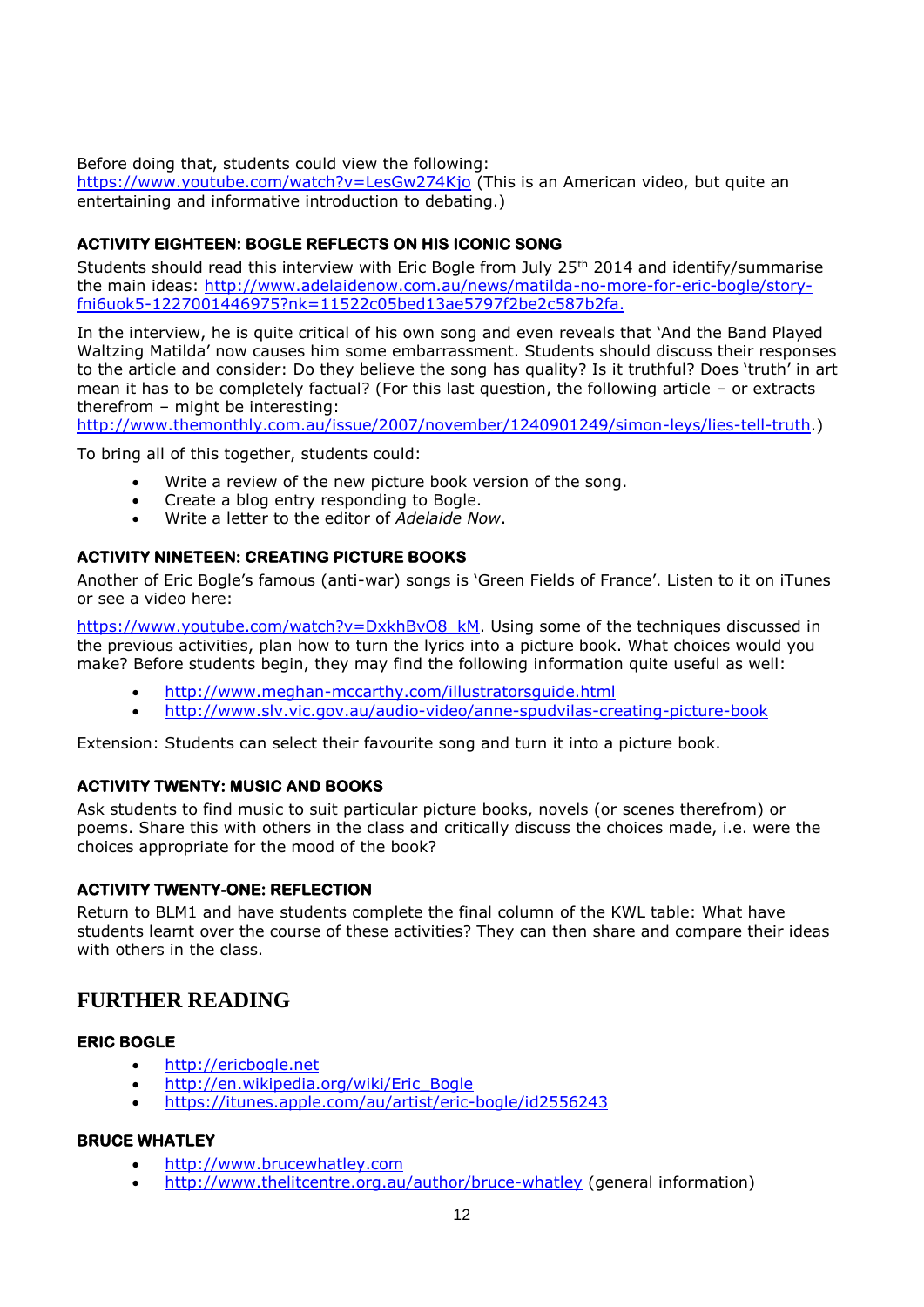#### **OTHER RELATED ALLEN & UNWIN BOOKS**

- *One Minute's Silence* by David Metzenthen, illustrated by Michael Camilleri <http://www.allenandunwin.com/default.aspx?page=94&book=9781743316245> The site for this book includes a detailed commentary by the illustrator: [http://www.allenandunwin.com/\\_uploads/documents/kidsandteens/illustrators%20co](http://www.allenandunwin.com/_uploads/documents/kidsandteens/illustrators%20commentary_final%20draft.pdf) mmentary final%20draft.pdf. This could provide an interesting comparison to Bruce Whatley's work for *And the Band Played Waltzing Matilda*.
- *I was Only Nineteen* by John Schumann, illustrated by Craig Smith <http://www.allenandunwin.com/default.aspx?page=94&book=9781743317235>

The Teachers Notes for these books contain activities and resources that could also be used with *And the Band Played Waltzing Matilda*.

#### **BOOKS ABOUT ANALYSING VISUAL IMAGES**

The following are highly recommended for teachers interested in discovering more about frameworks and tools that can be used in the close study of images.

- *Reading Images* (2006?) by Gunther Kress and Theo van Leuwenn (see e.g. [http://books.google.com.au/books/about/Reading\\_Images.html?id=wprZmJFXUXIC&r](http://books.google.com.au/books/about/Reading_Images.html?id=wprZmJFXUXIC&redir_esc=y) [edir\\_esc=y.](http://books.google.com.au/books/about/Reading_Images.html?id=wprZmJFXUXIC&redir_esc=y) Ignore the review and three star rating.)
- *Reading visual narratives: Image analysis of children's picture books* by Claire Painter, Jim Martin and Len Unsworth (see [http://www.equinoxpub.com/home/reading-visual](http://www.equinoxpub.com/home/reading-visual-narratives/)[narratives/\)](http://www.equinoxpub.com/home/reading-visual-narratives/)

## **ABOUT THE AUTHORS AND ILLUSTRATOR**

#### **ERIC BOGLE**

#### *Eric summarises his life and work thus:*

Born Peebles, Scotland, in 1944. Left Peebles when I was 16 to see if there was life outside the border hills, and only went back occasionally when I was out of work, broke, etc. Emigrated to Australia in 1969 in an effort to see some sunshine before I died. Became a full time professional songwriter/musician in 1980 after I'd run out of all other available options.

I acquired a special interest in WWI around the age of 12 when from a Boy Scouts jumble sale I purchased 12 Volumes of 'The World War Illustrated', a compendium of a weekly magazine about WWI. I have no special qualifications, historical or literary, regarding WWI, just a mostly inexplicable emotional attachment to that period in human history.

In writing most of my songs I have to have some sort of emotional reaction to the song's subject matter, otherwise what's the point in writing? I hope to get a similar emotional reaction from the people who hear my songs, and mostly I do, although the reaction is not always a positive one, believe me. I tend to write my songs late at night/early in the morning, when this unfailingly noisy world is a bit quieter; I'm quite a fan of peace and quiet – unfashionably these days it seems…

#### **BRUCE WHATLEY**

Bruce is one of Australia's best-loved and most-respected author–illustrators. He has illustrated over seventy books to date: the ones he has co-written with Rosie Smith include the award winning *Detective Donut and the Wild Goose Chase* and *Whatley's Quest.* Many of Bruce's books have been acknowledged by the Children's Book Council of Australia including *Looking for Crabs* and *Detective Donut and the Wild Goose Chase*.

His most recent books include the enormously successful and award-winning *Diary of a Wombat* series of books written by Jackie French. *Baby Wombat's Week* was awarded ABIA Picture Book of the year in 2010. The best-selling team has also collaborated on *Pete the Sheep*, *Josephine Wants*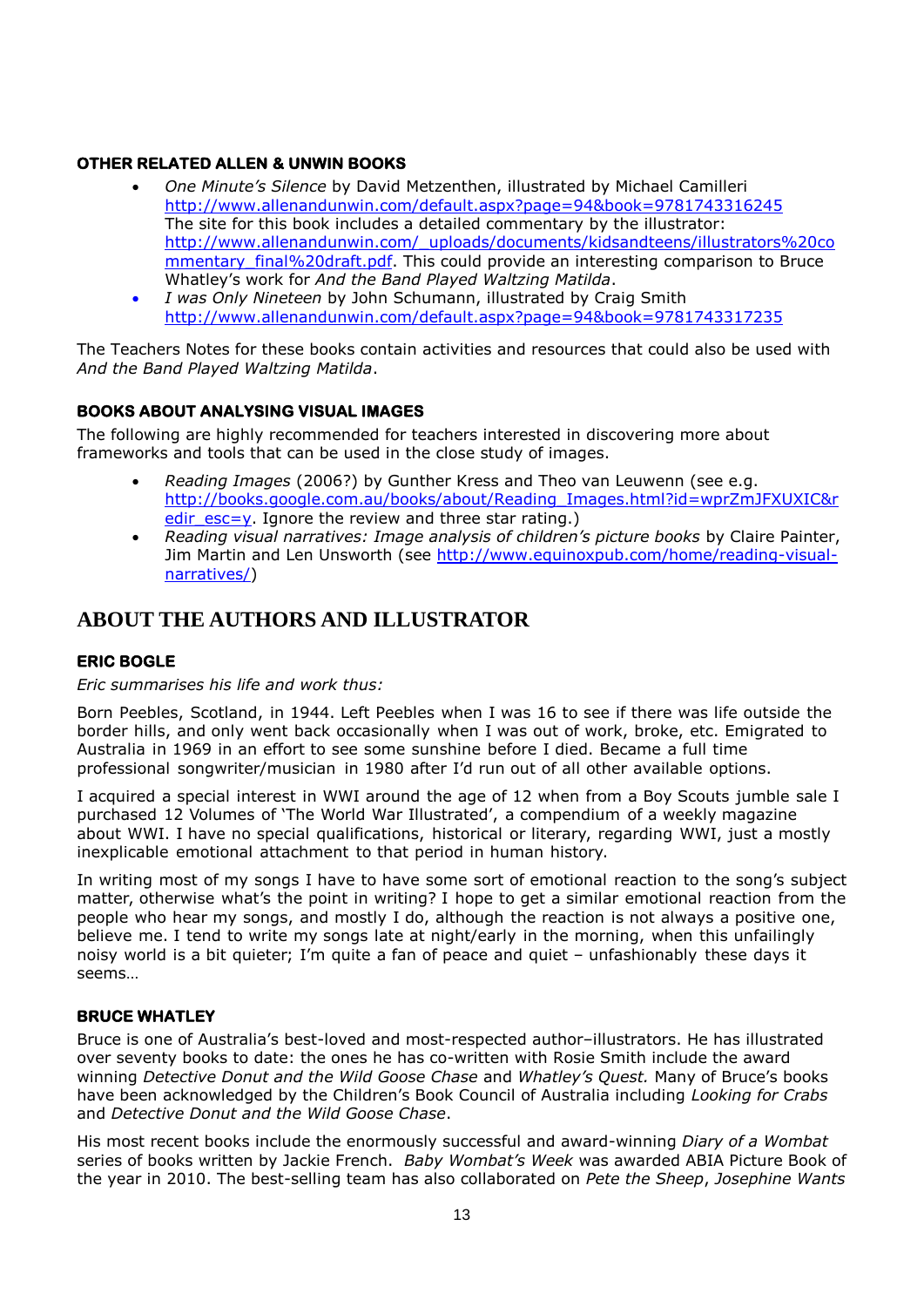*to Dance, Queen Victoria's Underpants*, *Flood* and *Fire* released in 2014. He has also started to illustrate with his son Ben using a 3D program producing titles like *Zoobots* and the *Magic Car Wash* series.

In 2000 after being frustrated with the quality of some of his work Bruce experimented drawing with his other hand, his left. This led to a PhD *Left Hand Right Hand: implications of ambidextrous image making*, a look at the connection of the image processing of both hands and how the left hand has better access to the functions of drawing which are in the right brain. Bruce continually experiments with illustration styles from traditional pen and ink to computer generated imagemaking processes.

Bruce's illustrations for one of his own titles, *Ruben* were accepted for the Bologna Illustrators Exhibition in 2014.

#### **LINDSAY WILLIAMS**

Lindsay has been teaching English for over thirty years and was a classroom teacher and Head of English in both state and private schools for many of those years. In that time, he was also extensively involved in syllabus development at a state and national level. Currently, he is undertaking his PhD through the University of New England; coordinates and teaches English curriculum to pre-service teachers at the University of Queensland; and runs his own consultancy providing professional development in literacy and English. In addition, he works freelance producing curriculum resource materials. For Allen & Unwin, he has produced numerous Teachers' Notes, including for novels such as *Jameela*, *Worldshaker* and *Liberator*, *Darius Bell and the Glitter Bees* and *Louis Beside Himself*. He can be followed on twitter: @Lindsayguru.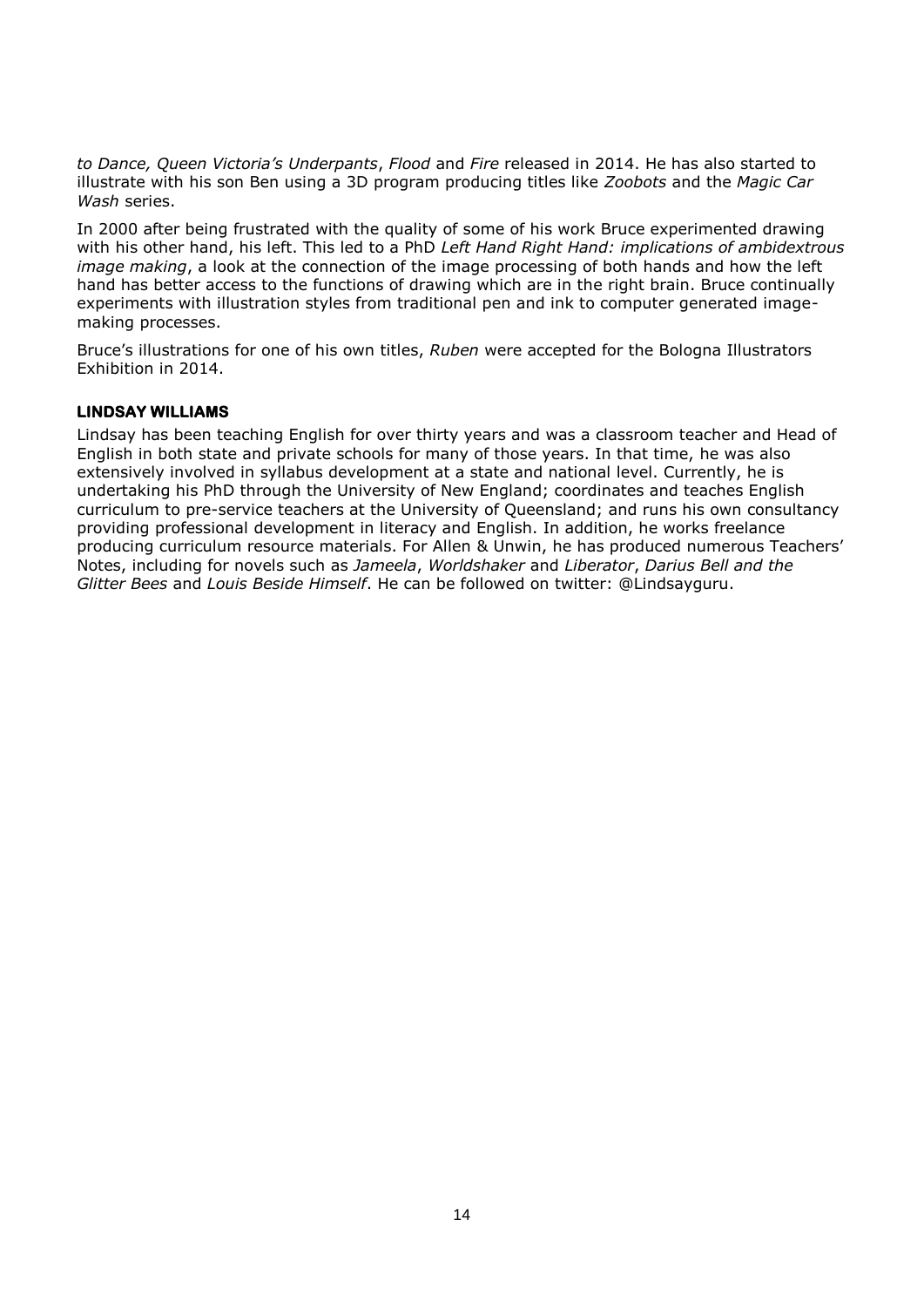## **BLM1: KWL ON 'WALTZING MATILDA' AND GALLIPOLI**

What do you know about the song 'Waltzing Matilda'? What do you know about the Gallipoli campaign? For now, just fill out the K & W columns.

At the end of the unit, fill out the final column to record what you have learnt.

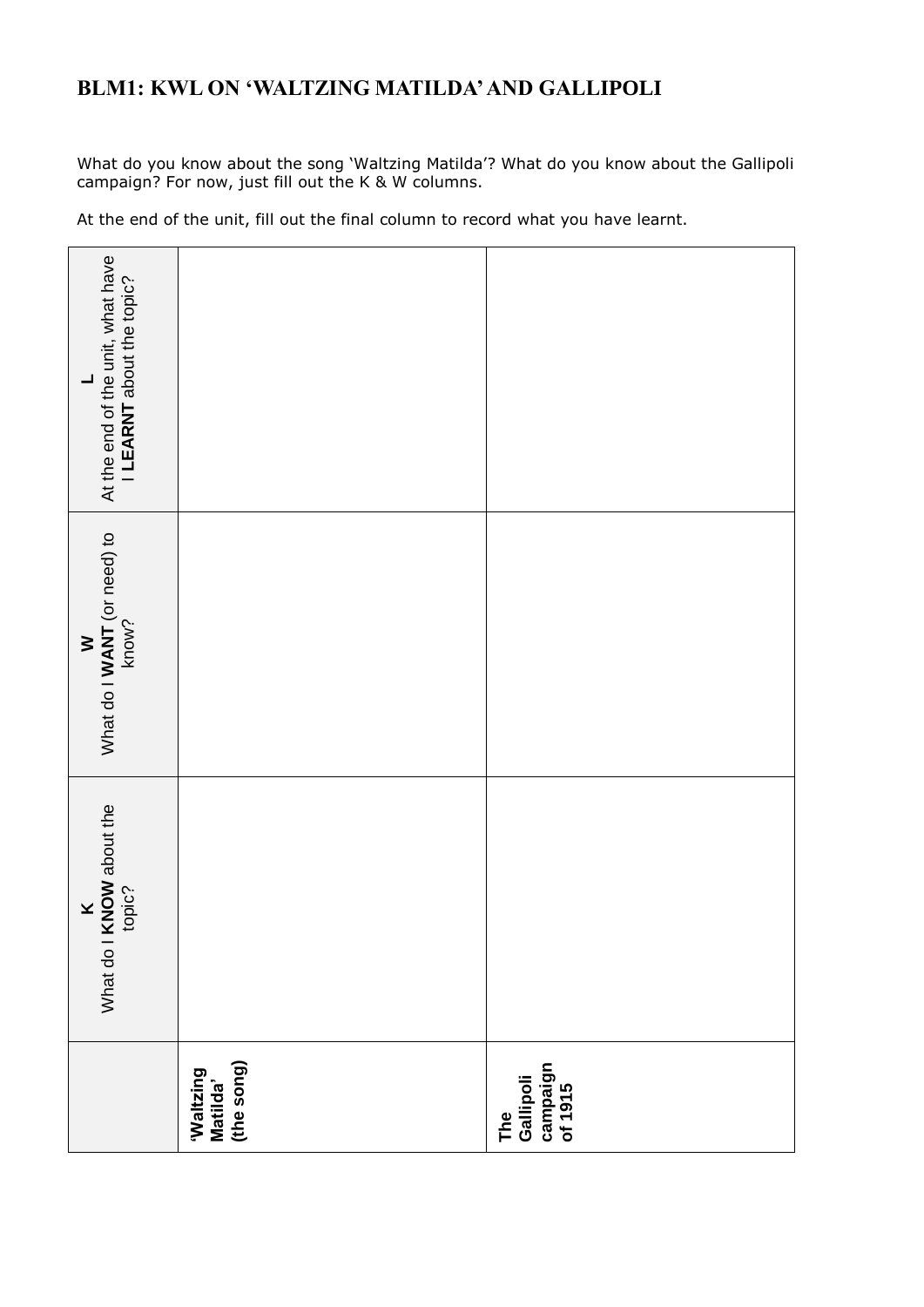## **BLM2: PHASES IN** *AND THE BAND PLAYED WALTZING MATILDA*

*And the Band Plays Waltzing Matilda* is a ballad, that is a type of song (or poem) that tells a story. Stories are made up of broad stages (Orientation, Complication and Resolution, for example), but these stages can be broken down further into mini-stages called phases. These are finer grained, much more flexible and provide the writer with great scope for creativity.

To assist you, possible page numbers where changes to a phase occur have been provided, as well as examples of names the phases might be given. Feel free to come up with your own suggestions, but be prepared to justify your changes.

**HINT:** Look for major changes in the story, especially time, place or mood.

| Page<br>Number  | <b>Phase in story</b> |
|-----------------|-----------------------|
| $4-5$           |                       |
| $6 - 9$         | Call of duty          |
| $10-13$         |                       |
| $14 - 15$       |                       |
| $16-17$         | Surviving             |
| $18 - 21$       |                       |
| $22 - 23$       |                       |
| $24-27$         |                       |
| $28-31$         |                       |
| $\overline{32}$ |                       |

*Possible names for phases:* Serious injury, Anzac celebrations, Burying the dead, Call of duty, Landing at Suvla Bay, Repatriation , Before the war, Coda: Waltzing Matilda\*, Arrival in Australia , Surviving

\*According to dictionary.com, in literature a *coda* is: *a concluding section or part […] serving as a summation of preceding themes, motifs, etc., as in a work of literature or drama.*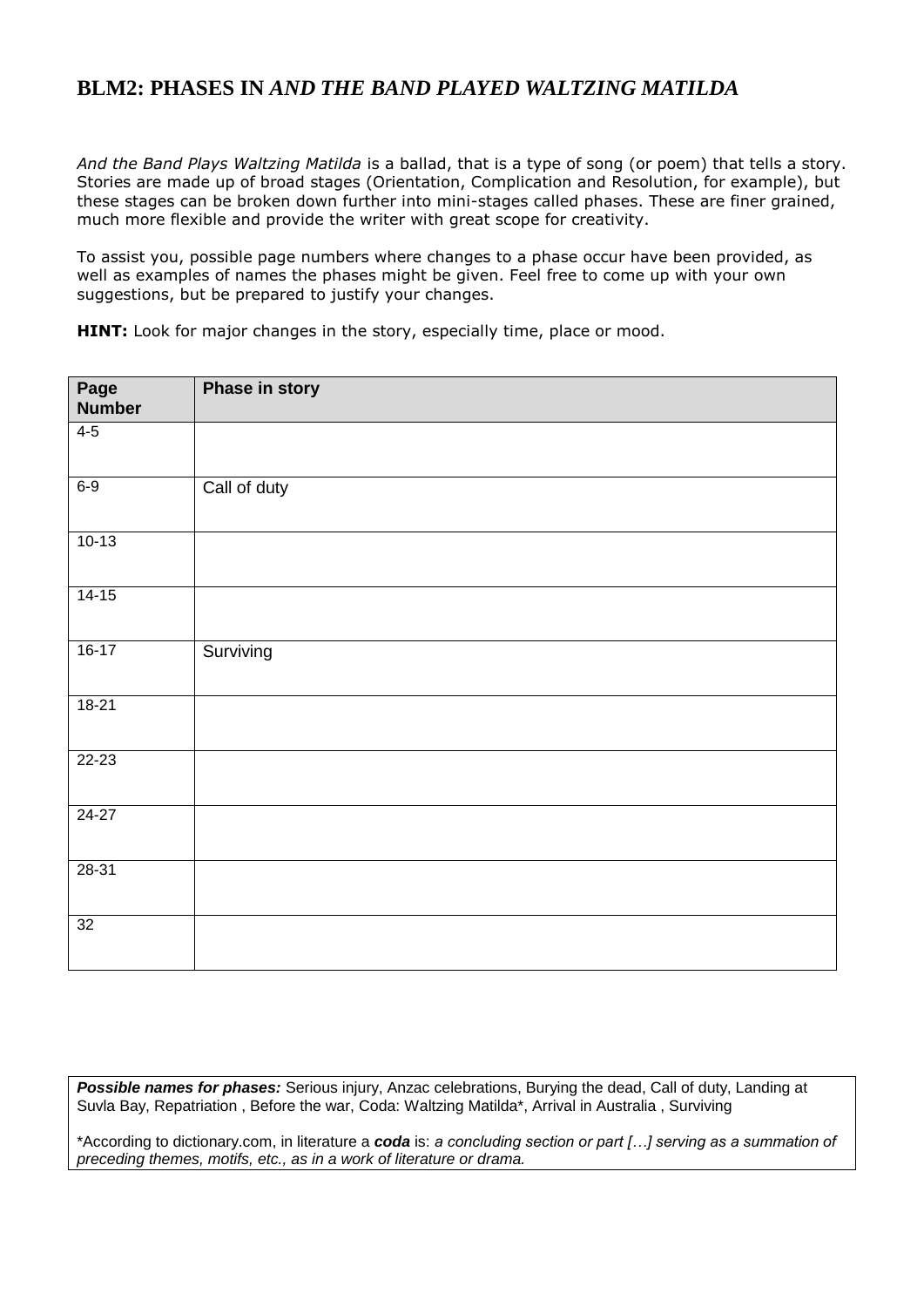## **BLM3: INFORMATION DISTRIBUTION ACROSS THE PHASES IN** *AND THE BAND PLAYED WALTZING MATILDA*

In picture books, the meaning is obtained by an interaction between the images, words (and knowledge and understandings the reader brings with them to the text). So, to make sense of the text, the reader has to identify what 'information' is carried in the words and what 'information' is carried in the images. This information can be similar, but in a well-designed picture book the images give you information not contained in the words (and vice versa).

Once you have agreed on the phases, work systematically through the book and, in the table provided, record the information contained in the words and illustrations. An example has been done for you.

| Page          | Phase in story | Information contained in                                                                               | Information contained in                                                                                                                                                            |
|---------------|----------------|--------------------------------------------------------------------------------------------------------|-------------------------------------------------------------------------------------------------------------------------------------------------------------------------------------|
| <b>Number</b> |                | words                                                                                                  | <b>illustrations</b>                                                                                                                                                                |
| $4 - 5$       | Before the war | story set in past<br>narrator was a<br>$\bullet$<br>young man $\rightarrow$<br>rover in the<br>country | Narrator:<br>white<br>$\bullet$<br>red hair<br>$\bullet$<br>• thin with long<br>narrow face<br>• tall and stooped<br>large ears<br>$\bullet$<br>wearing baggy<br>$\bullet$<br>shirt |

#### **After completing the table:**

In small groups, discuss the following questions:

- Is the information contained in the words and illustrations the same?
- What extra information is contained in the images?
- Is most of the information committed in one mode or the other (i.e. the words or images)?
- Does this change across the phases at all?
- What does this teach you about reading picture books, graphic novels and other such texts?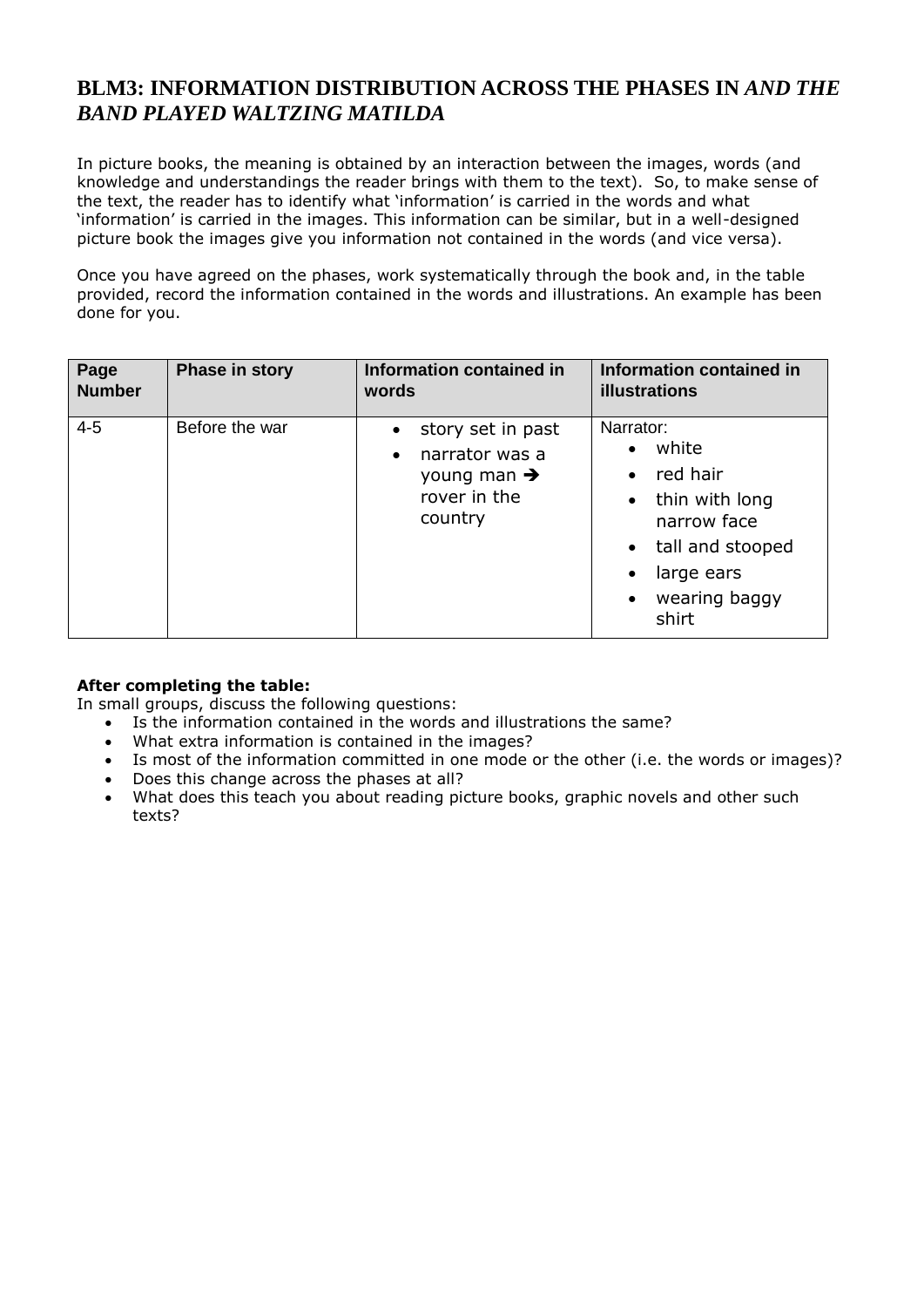## **BLM3: INFORMATION DISTRIBUTION ACROSS THE PHASES IN** *AND THE BAND PLAYED WALTZING MATILDA*

| Page<br><b>Number</b> | Phase in story            | Information contained in<br>words                                                                                   | Information contained in<br>illustrations                                                                                                                                                                 |
|-----------------------|---------------------------|---------------------------------------------------------------------------------------------------------------------|-----------------------------------------------------------------------------------------------------------------------------------------------------------------------------------------------------------|
| $4 - 5$               | Before the war            | story set in past<br>$\bullet$<br>narrator was a<br>$\bullet$<br>young man $\rightarrow$<br>rover in the<br>country | Narrator:<br>white<br>$\bullet$<br>red hair<br>$\bullet$<br>thin with long<br>$\bullet$<br>narrow face<br>tall and stooped<br>$\bullet$<br>large ears<br>$\bullet$<br>wearing baggy<br>$\bullet$<br>shirt |
| $6 - 9$               | Call to duty              |                                                                                                                     |                                                                                                                                                                                                           |
| $10-13$               | Landing at Suvla Bay      |                                                                                                                     |                                                                                                                                                                                                           |
| $14 - 15$             | Burying the dead          |                                                                                                                     |                                                                                                                                                                                                           |
| $16-17$               | Surviving                 |                                                                                                                     |                                                                                                                                                                                                           |
| $18 - 21$             | Serious injury            |                                                                                                                     |                                                                                                                                                                                                           |
| 22-23                 | Repatriation              |                                                                                                                     |                                                                                                                                                                                                           |
| 24-27                 | Arrival in Australia      |                                                                                                                     |                                                                                                                                                                                                           |
| $28 - 31$             | Anzac celebrations        |                                                                                                                     |                                                                                                                                                                                                           |
| 32                    | Coda: Waltzing<br>Matilda |                                                                                                                     |                                                                                                                                                                                                           |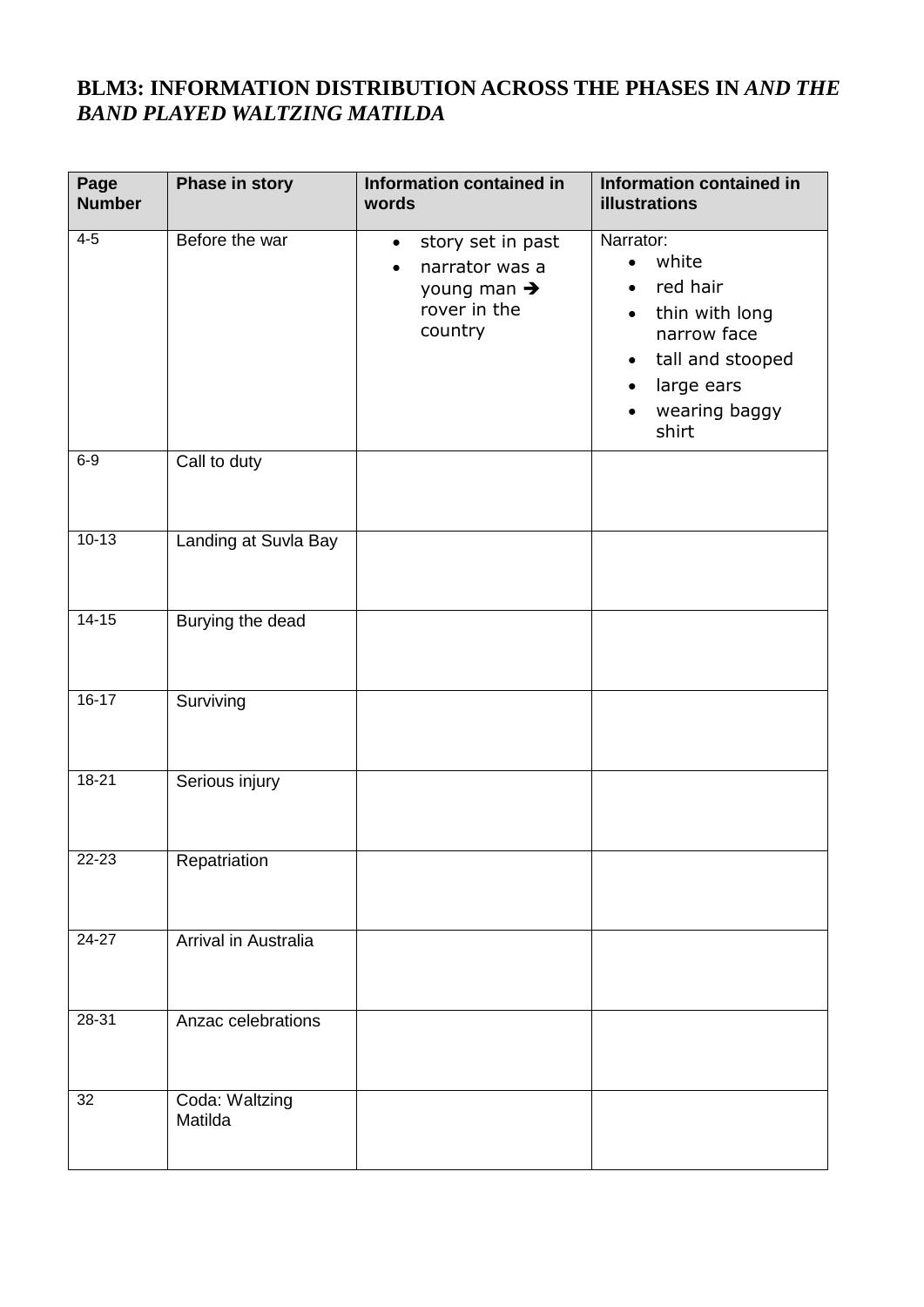## **BLM4: EVALUATIVE LANGUAGE IN** *AND THE BAND PLAYED WALTZING MATILDA*

In addition to the subject matter, emotional reactions can be evoked through the language used by a writer, especially the evaluative language. Indeed, in most stories (including ballads), the writer will encourage the reader to change their reactions as the story unfolds. So, examine how Bogle tries to manage reader's responses through the evaluative language he uses.

Using the table below, analyse the evaluative words used by Bogle at each phase of the story.

| Page<br><b>Number</b> | Phase in story              | <b>Evaluative Language</b> | Language that 'turns up the<br>volume' on evaluations |
|-----------------------|-----------------------------|----------------------------|-------------------------------------------------------|
| $4 - 5$               | Before the war              | free                       |                                                       |
| $6 - 9$               | Call to duty                | cheers, tears              |                                                       |
| $10 - 13$             | Landing at Suvla Bay        |                            |                                                       |
| $14 - 15$             | Burying the dead            |                            |                                                       |
| $16-17$               | Surviving                   |                            |                                                       |
| $18 - 21$             | Serious injury              |                            |                                                       |
| $22 - 23$             | Repatriation                |                            |                                                       |
| $24-27$               | Arrival in Australia        |                            |                                                       |
| $28-31$               | Anzac celebrations          |                            |                                                       |
| $\overline{32}$       | Coda: 'Waltzing<br>Matilda' |                            |                                                       |

In small groups, discuss:

- Is Bogle inviting similar responses all the way through?
- If not, what different reactions are encouraged and how do they unfold throughout the phases of the text?

Does Bogle 'turn up the volume' on the evaluations at all, e.g. through intensifiers (e.g. *very*, *really*), repetition (e.g. it was *great*, *great*, *great*) or core vocabulary choices (e.g. *bad atrocious*, *hellish*)? Are these intensified evaluations related to particular phases?